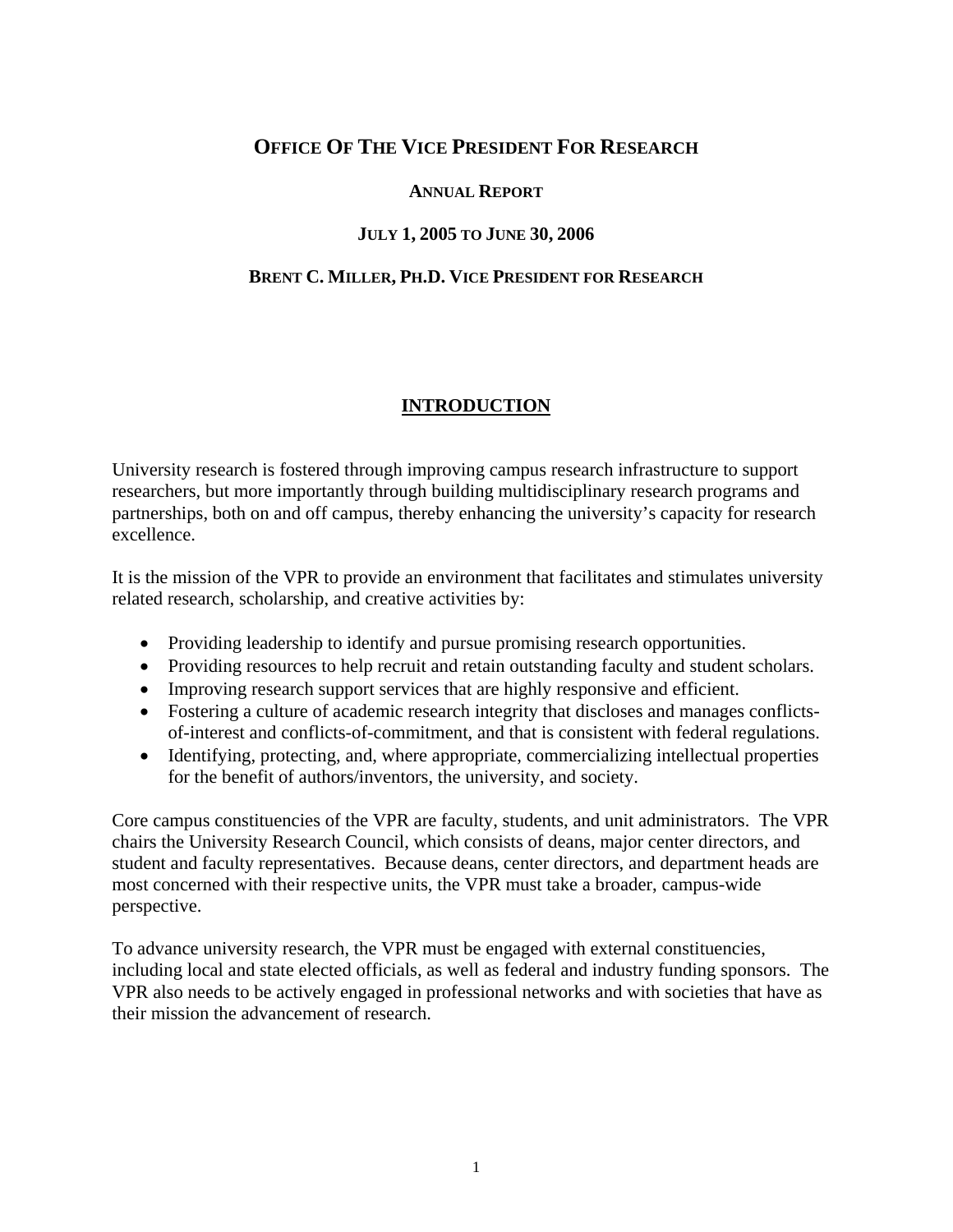## **ANNUAL REPORT**

This annual report to the Faculty Senate covers the major activities of the VPR and the Research Council from July 1, 2005 through June 30, 2006. It is a summary of all units for which the VPR has responsibility. This report is organized in four parts:

- 1. Overview of the VPR Office and Related Units
	- A. Service Units
		- 1) Sponsored Programs Office
		- 2) Environmental Health and Safety Office
		- 3) Institutional Review Board
		- 4) Laboratory Animal Research Center
	- B. Strategic Units
		- 1) Innovation Campus
		- 2) Technology Commercialization Office
		- 3) Center for High Performance Computing
- 2. Research Council Membership and Functions
- 3. Use of Facilities and Administration (F&A) Funds at USU, FY2005-2006
- 4. Selected Research Issues at USU

# **Utah State University Vice President for Research Organization**

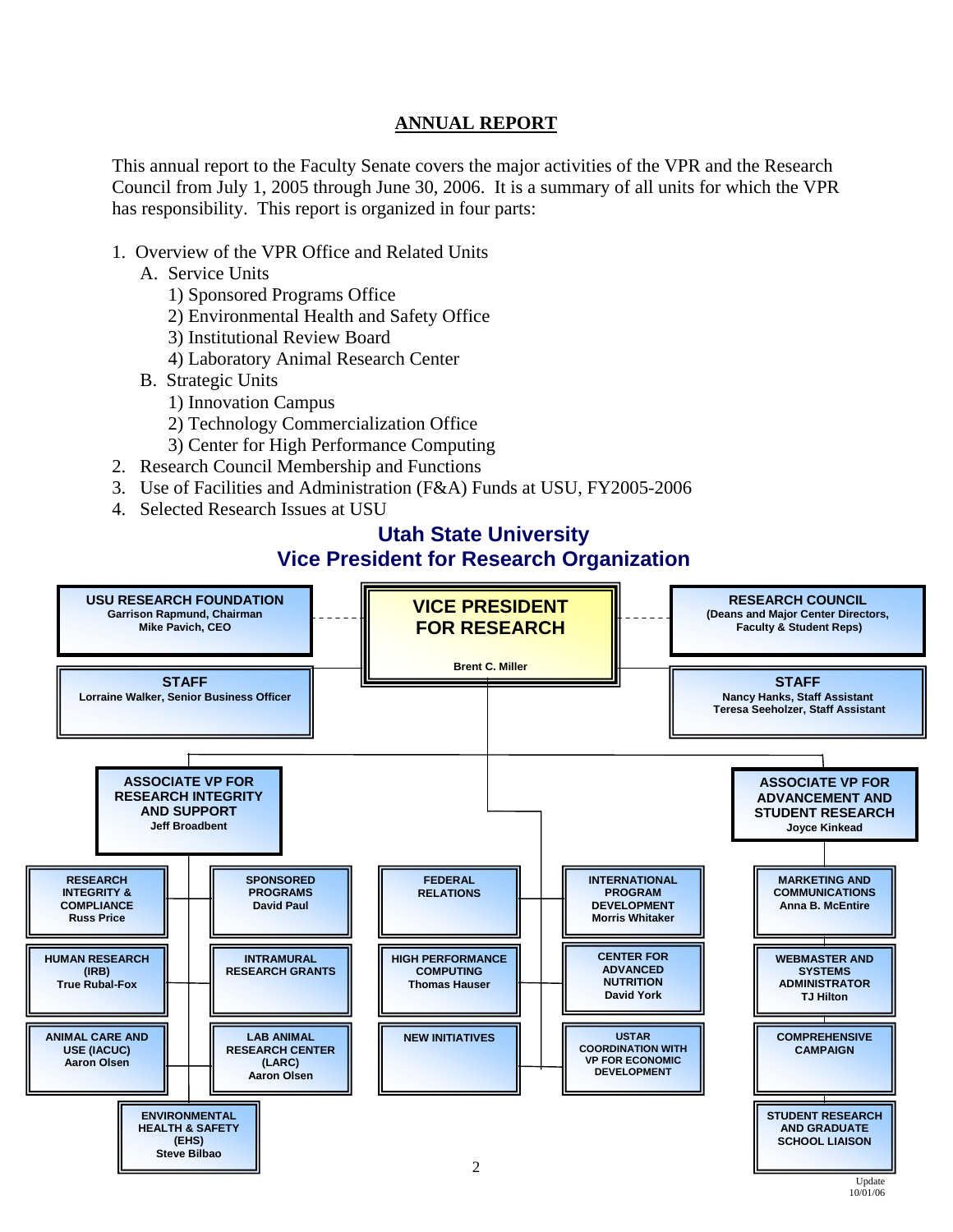## **1. OVERVIEW OF VPR AND RELATED UNITS**

The VPR is responsible for the units shown in the previous diagram. The USU Research Foundation (USURF) is a wholly owned subsidiary of the university. It is a major organization with large-scale research programs, most notably the Space Dynamics Laboratory (SDL). A cooperative working relationship with the Research Foundation is essential for accomplishing the research mission of the university. The USU Research Council advises the VPR, providing a forum for considering major research issues. The Technology Commercialization Office and the Innovation Campus are strategic or mission-oriented units. The others are research service units.

## **1. A. SERVICE UNITS**

### **1) Sponsored Programs Office (SPO)**

The USU Sponsored Programs Office (SPO) is responsible to support and protect the university and individual researchers as they propose, submit, and administer externally funded sponsored research projects. This role puts SPO in a unique situation to interact with virtually every college, department, research center, and administrative unit at USU. Furthermore, the interdependent nature of contracting requires accountability between all these units if research endeavors are to be successful. Therefore, SPO makes every effort to provide the excellent service, effective resources, timely responsiveness, and accountability necessary to not only promote a successful research environment, but to also build the strong relationships necessary to promote continued research growth.

Some of the specific responsibilities of SPO include providing training and workshops, budgeting and proposal development assistance, assisting in the completion of required internal and external forms, communicating and negotiating with sponsors to develop mutually advantageous agreements that protect the researchers as well as the university, and administering awards. Consequently, SPO has offered and will continue to offer workshops for grant writing, locating funding opportunities, industry contracting, and electronic research administration. SPO also works closely with the Controller's Office to develop and offer a certification program for research administrators.

SPO fosters research at the university by helping researchers to develop and submit proposals that have the highest likelihood for success. SPO provides the following services: grant editing, budget development, interpreting contractual terms and conditions, completing required forms, tracking pending proposals, notifying researchers upon award, working closely with the Controller's Office to assure accounts are set up properly, and negotiating with sponsors to protect the researcher and university.

A single point of contact approach allows researchers to easily identify who their assigned SPO administrator is. Further, this approach allows each SPO administrator to become more familiar with sponsor specific regulations as well as to familiarize themselves with researchers and their unique needs. SPO has also developed an excellent working relationship with the Controller's Office so a team approach for pre- and post-award functions can be taken to further support research efforts.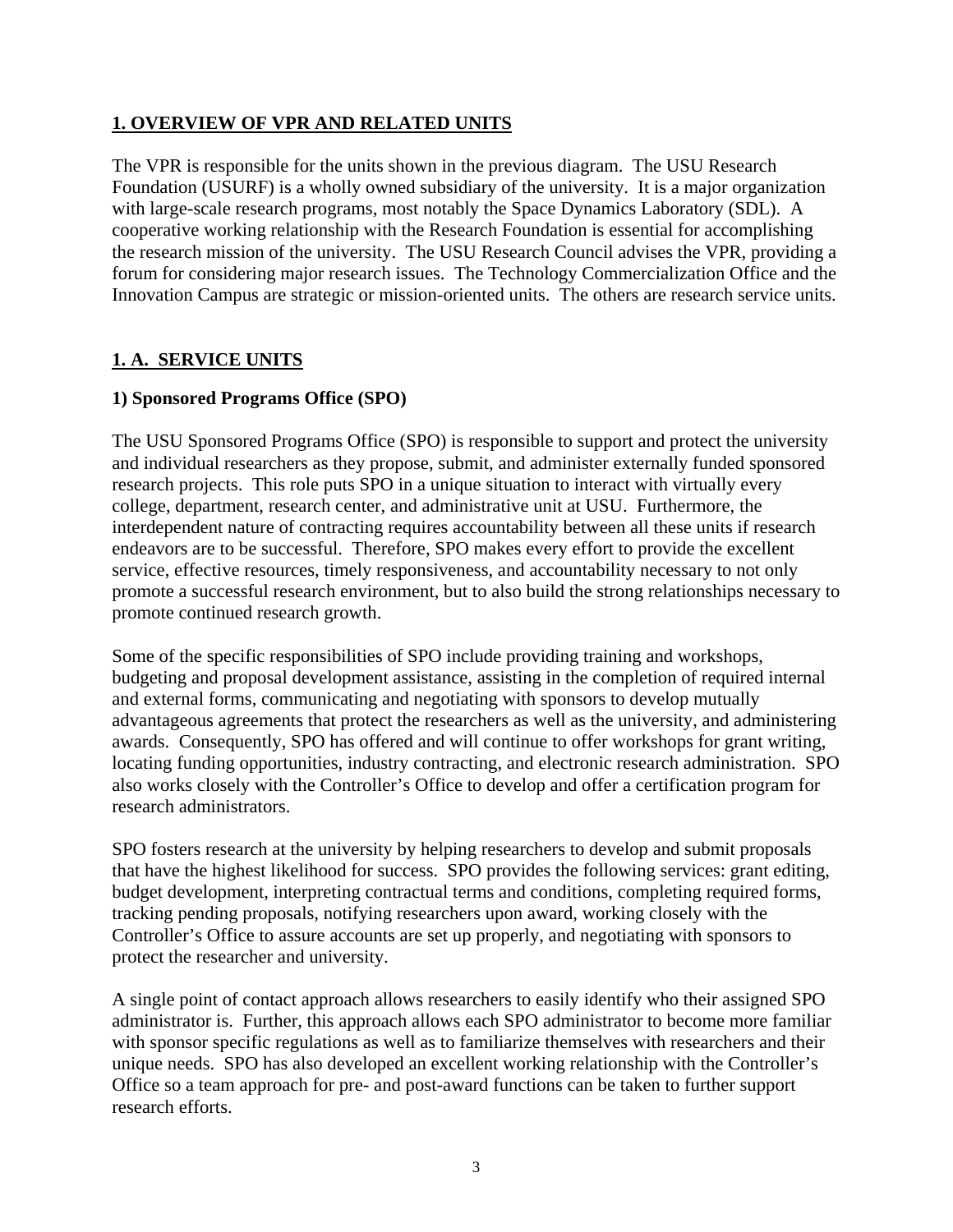SPO has revised its website to enhance proposal development and provide more user-friendly interfaces making information more accessible and easier to locate. SPO is also implementing an electronic proposal development and grants management system (GAMS) that will interface directly with Grants.gov and provide the electronic approval and routing system that is now required. SPO policies and procedures are posted to the web and additional policies and procedures continue to be developed.

SPO provides monthly reports to the VPR regarding the status of research proposals and awards at Utah State University. Appendix A provides a summary of Sponsored Program Awards FY2002 through FY2006. Appendix B compares awards by month and type of award for FY2005 and FY2006. Appendix C provides a summary of Sponsored Program Awards by Awarding Agency FY2002 through FY2006, and Appendix D provides a summary of Sponsored Program Awards by Research Center FY2002 through FY2006.

Note that awards in the Colleges of Agriculture, Engineering, and Science were much lower in FY2005 than FY2004, mostly because USURF awards were removed from colleges and shown separately for the first time in FY2005. Note also that total awards were about \$40 M lower in FY2005 than FY2004 (\$122 M vs. \$162 M). This is largely due to the cancellation of RAMOS, the largest program at the Space Dynamics Laboratory.

### **2) Environmental Health and Safety Office (EH&S)**

The EH&S Office provides expertise and guidance for compliance with federal, state, and local safety and health regulations, as well as current professional practices and guidelines. Its goal is to prevent injuries, illnesses, and environmental damage through the recognition, evaluation, and control of potential hazards arising from university activities. This is accomplished through services that ensure a safe and healthy environment for all students, faculty, and staff at USU and the surrounding community. Services include assisting in compliance with regulations and training university personnel and students in appropriate safety measures. General areas of focus include biological, radiological, occupational, and chemical health and safety.

The EH&S Office interacts with many governmental regulators in the course of normal business, including: Environmental Protection Agency (EPA), State of Utah-Department of Environmental Quality (DEQ), Division of Radiation Control (DRC), Occupational Safety and Health Administration (OSHA), Centers for Disease Control (CDC), and the National Institutes of Health (NIH). Many of these entities perform routine and unannounced inspections and require written programs, documented training, permits, and numerous reports of differing types that the EH&S Office completes for the university.

Responsibilities of the EH&S program cross many traditional aspects of the campus community. In FY2006 EH&S accomplished the following:

• Transported, managed and disposed of approximately 72,959 lbs. of hazardous waste and approximately 1,700 lbs. of radiation waste. Recycled 65,072 lbs. of hazardous materials.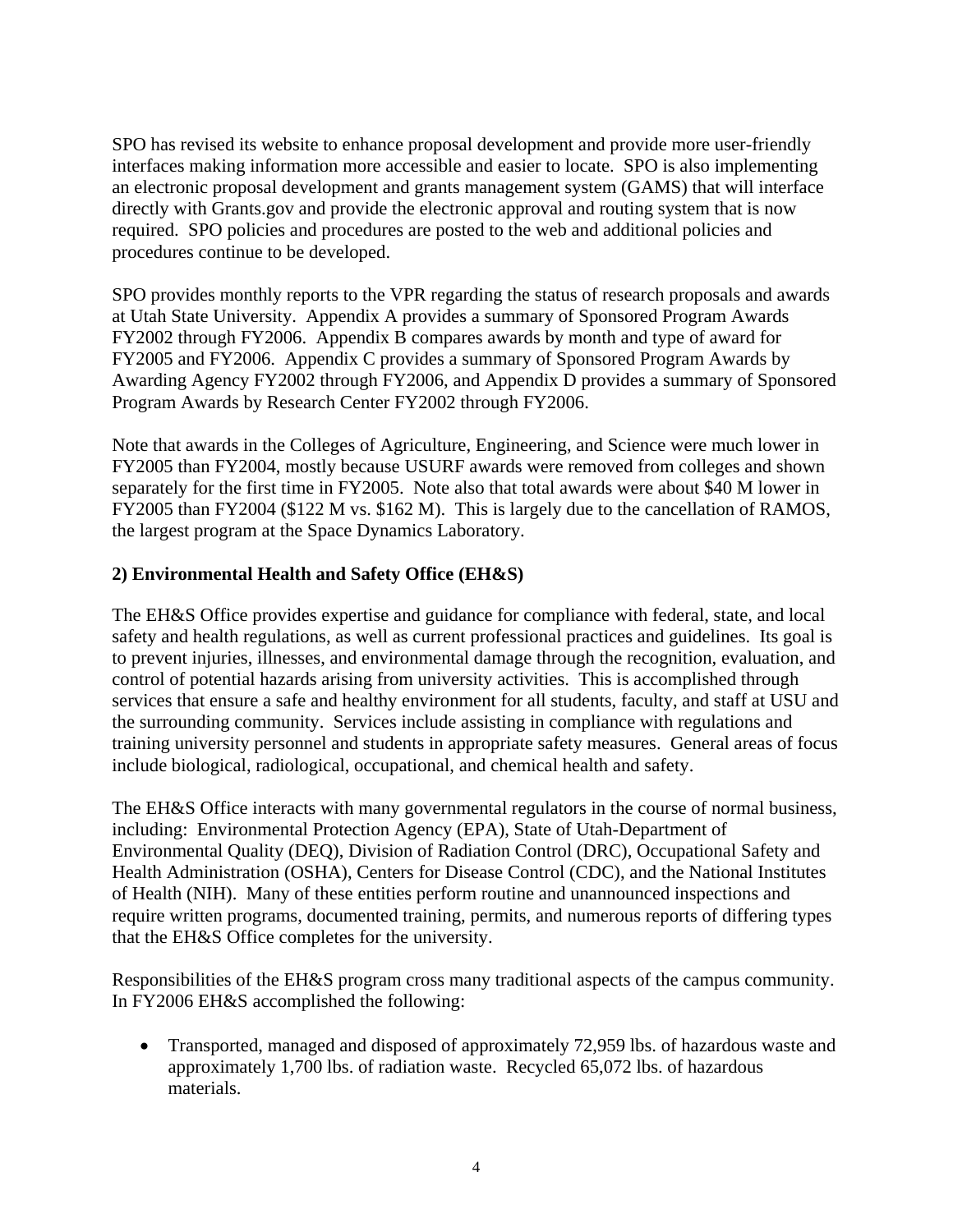- Continued application of the radioactive waste volume reduction plan that results in cost savings by reducing the amount of waste shipped off-site for disposal by 747 lbs. Six nuclear gauges were returned to the manufacturer for disposal.
- Provided safety training to approximately 1,124 faculty, staff and students in 36 courses.
- Provided Logan City Fire Department pre-incident plans for all campus buildings. Worked to gather Geographical Information System (GIS) emergency response data for all academic units (97% complete) and for non-academic units (10% complete).
- Provided biohazard safety support for construction of enhanced BSL-3 laboratory.

## **3) Institutional Review Board (IRB)**

The IRB is charged with protecting the rights and welfare of human research participants.All research involving human participants, including unfunded research, must be reviewed in accordance with the Code of Federal Regulations. USU has a Federal Wide Assurance with the National Institutes of Health that commits USU to comply with federal regulations governing human participants in research and which is required for Department of Health and Human Services-funded research. This Assurance is renewed every five years.

The IRB consists of volunteer members with diverse experience to provide adequate and comprehensive review of USU research activities. Regulations require that an IRB have at least one scientist, one nonscientist, and one member not affiliated with the institution; terms of service are three years and can be renewed.

USU board members are: Gretchen Gimpel Peacock (chair) - Department of Psychology; Thorana Nelson (Vice-Chair) - Department of Family, Consumer, and Human Development; Richard Albiston - Prisoner Advocate; Kim Corbin-Lewis - COMDDE; Melanie Domenech-Rodriguez - Department of Psychology; Joanna Endter-Wada - Environment and Society; Chris Fawson - Department of Economics; Julie Gast - Department of Health, Physical Education and Recreation; Reed Geertsen - Department of Sociology, Social Work and Anthropology; Stacey Hills - Department of Business Administration; Stuart Howell - Community Representative; Ron Munger - Department of Nutrition and Food Sciences; Russ Price - Compliance Assistance; Dr. Ed Redd - Deputy Director of the Bear River Health Services; Noreen Schvaneveldt - Department of Nutrition and Food Sciences; Tim Slocum - Department of Special Education and Rehabilitation; David Wiley - Department of Instructional Technology, and True Rubal-Fox - Administrator.

The IRB meets monthly to review protocol applications requiring regulatory approval. Certain research protocols do not require full board review and can be classified as "Exempt" or "Expedite." All reviews follow criteria provided in the federal regulations. All on-going research projects are reviewed yearly; however, if there is more than a minimal risk, the continuation research reviews are more frequent.

The IRB Office documents compliance with federal regulations by maintaining a database of all research protocols submitted and of actions taken by the board. Written policies and procedures established by the board and congruent with federal guidelines have been instituted to address procedures such as yearly continuing review, reporting of adverse events, changes in research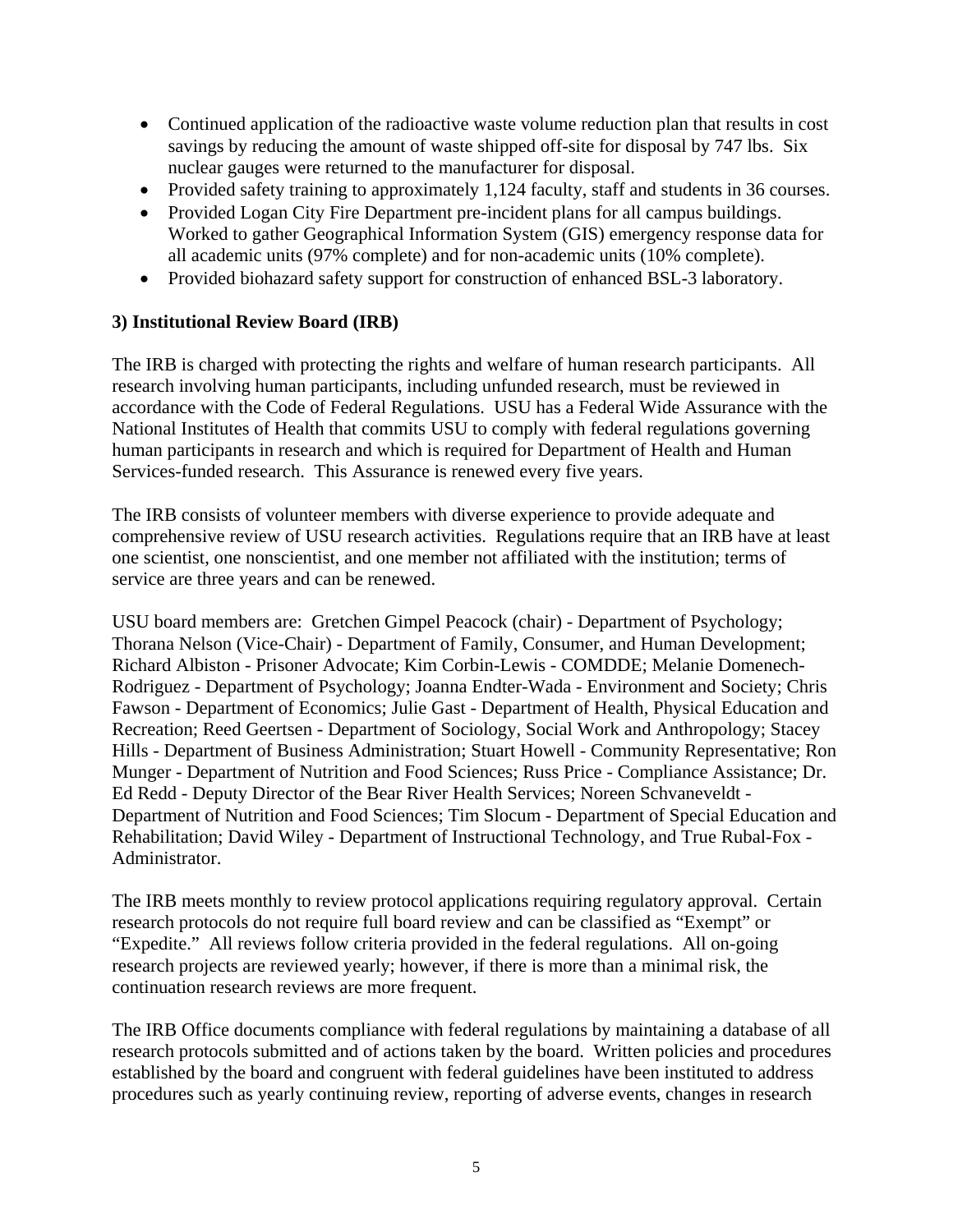methods and objectives, and researchers' conflict of interest. An IRB Handbook is on the VPR Web site at http://www.usu.edu/research/irb/procedures.cfm.

The IRB Administrator is actively involved in implementing revised federal procedures and updating USU procedures; providing continuing education for faculty, students, and board; and helping to coordinate ethics-in-research training for researchers and IRB members.

Appendix E illustrates the number of IRB research applications by types of review categories from 2002-2006.

## **4) Laboratory Animal Research Center (LARC)**

The primary mission of the LARC is to support university animal research, testing, and teaching by providing resources for animal procurement, housing, husbandry and care, health care, and disposal. Space is also provided for researchers to conduct short- and long-term research. The LARC staff is also a resource for expert information on the use of live animals in research and teaching. The LARC is an Association for Assessment and Accreditation of Laboratory Animal Care (AAALAC) International accredited, Public Health Service (PHS) assured, and a United States Department of Agriculture (USDA) registered animal research center.

The permanent salaried LARC staff consists of the following: A director (A. Olsen) who is a Utah-licensed and USDA-accredited veterinarian and is a member of the American Association of Laboratory Animal Practitioners and the American Association of Laboratory Animal Science; a full-time supervisor (K. Udy) who is a certified Registered Laboratory Animal Technologist by the American Association of Laboratory Animal Science; a full-time secretary (C. Coombs), one full-time animal caretaker (T. Lauritzen), and a part-time animal caretaker (L. Potter). There are also part-time students employed who work in the washroom and provide basic animal care. In exceptional cases, researchers provide part or all of their own animal care. The full-time supervisor (Udy) and secretary (Coombs) have shared assignments with the Institutional Animal Care and Use Committee (IACUC).

Major accomplishments for FY 2006:

- The USDA inspector cited no non-compliance items during the annual facility inspection.
- Services provided by the LARC increased 20%.
- All available animal space is occupied.
- Capital equipment upgrade continued.
- Remodeling began to upgrade facilities for additional work in the antiviral program.

## **1.B. STRATEGIC UNITS**

## **1) Utah State University Innovation Campus**

The Innovation Campus (IC) is committed to developing an effective working environment for state-of-the-art technology enterprises, research institutes, and laboratories. Its "campus style"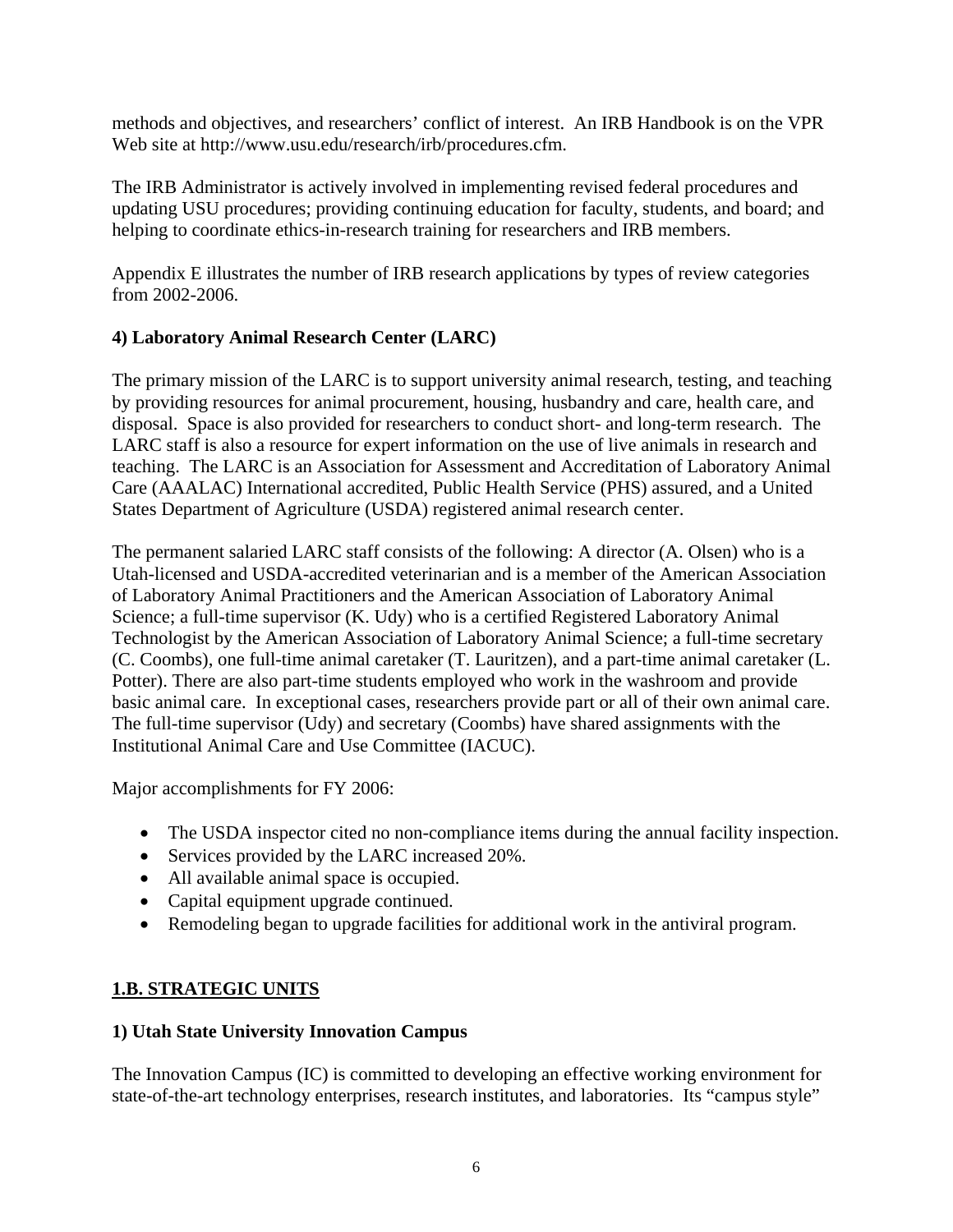business environment facilitates collaboration and alliances among tenants, faculty, students, business, industry, and government to foster technology clusters that build long-term economic benefits for the University, Cache Valley, and the State of Utah.

In 2006, the IC provided an opportunity for open dialog between tenants and IC management by launching a new program for CEO's of companies located at the Innovation Campus. The CEO Roundtable provides an environment for networking and an opportunity to discuss challenges facing companies in a global world. Additional programs implemented to improve tenant relationships included: improved data and telephone services, provided opportunity to participate in a corporate wellness program and provided tenant employees with I.D. cards that could be used for discounts and opportunity to participate in selected programs at Utah State University, negotiated with Logan City transit system to provide service between the USU main campus and the IC every 30 minutes and implemented an energy efficiency partnership program with Utah Power and Light.

IC received a \$2.5 M grant from the U.S. Department of Commerce to build roads and infrastructure for the Grand Avenue. The Grand Avenue is highlighted in the IC master plan as the "central heart" of the IC, connecting the existing 38 acres to the land obtained directly to the east, expanding the IC to over 150 acres contiguous with Utah State University's main campus. A groundbreaking ceremony was held June, 2005 and a ribbon cutting to open Grand Avenue was held November 20, 2005.

## **2) Technology Commercialization Office (TCO)**

The TCO complements the research activities of USU and promotes university outreach by developing and commercializing technologies for public use and benefit, potentially providing additional income to the University and its inventors.

In addition to its traditional role of patenting and licensing USU/USU Research Foundation technologies, TCO strives to extract the fair market value of intellectual property by using best business practices for the benefit of the inventor, the university, the Research Foundation and the community. By effectively commercializing technology, TCO provides additional revenue to the University, its departments, faculty, and staff. TCO creates potential for local job creation through forming new businesses. All members of TCO's staff combine business experience with a strong science and technology understanding to better serve the interest of technologists, companies, and the organization. In FY2006 TCO accomplished the following:

- Increased License revenue to \$500,000
- Executed nine licenses
- Increased Invention Disclosures to 54
- Helped spin out 4 new companies
	- o Alaero Design, Inc Warren Phillips (2004 Technology)
	- o Plasma Containment Company, LLC Farrell Edwards (1993 Technology)
	- o Matrix Manufacturing Mark Baugh, Reed Neilsen, Jerry Goodwin (1992 Technology)
	- o VistaTech Inc Dave Kadlec (non USU faculty) (2005 Technology)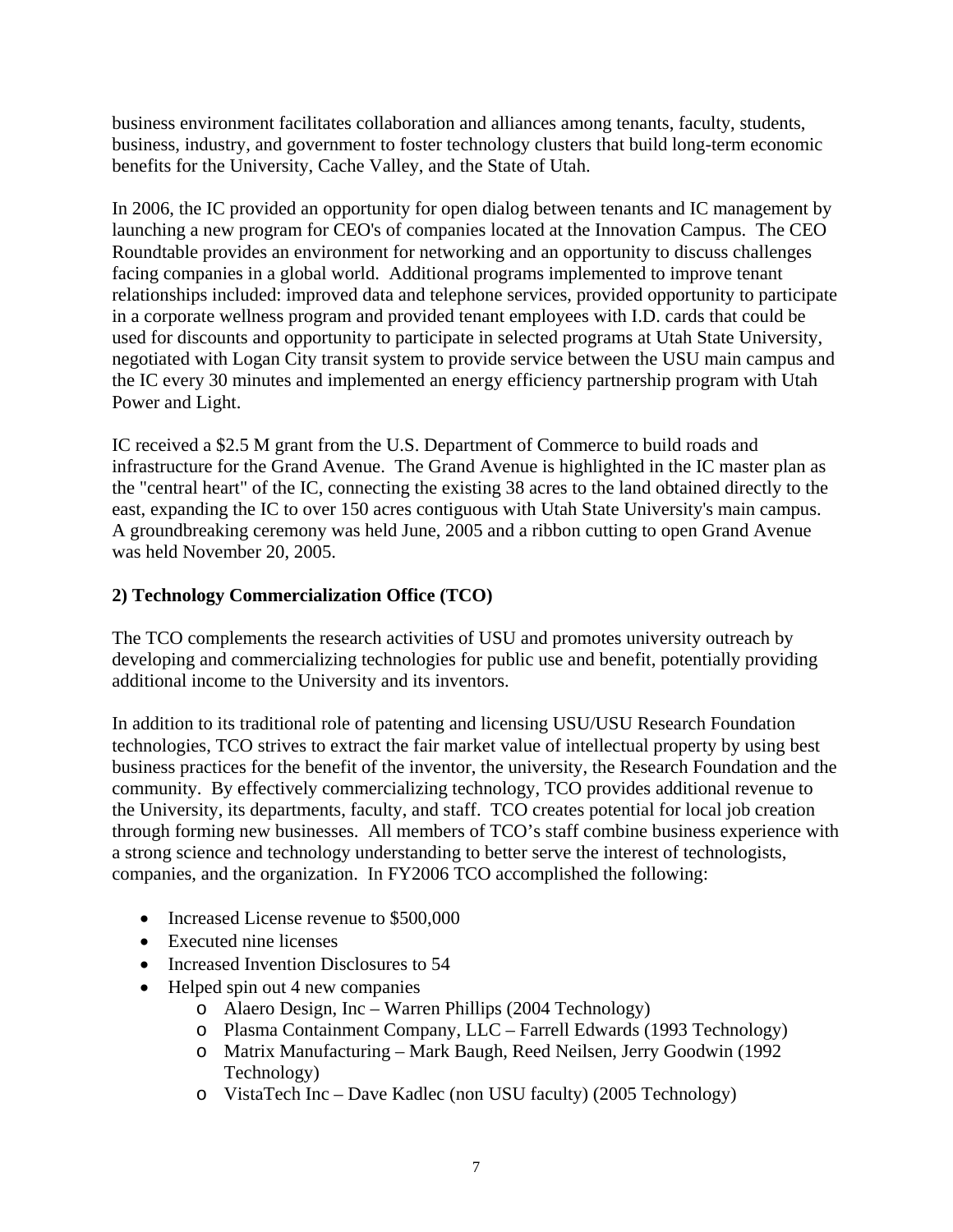- Filed 27 patents Thirteen of which were new technology
- Received eight patents:
	- o Digital Spread Spectrum Methods and Apparatus for Testing Aircraft Wiring Jacob Gunther, Deekshit Dosibhatla, Cynthia Furse
	- o Laser-Based Metal Deposition of Implant Structures Brent Stucker and Daniel Justin
	- o Echo Cancellation Filter Jacob Gunther
	- o Apparatus and Method for Reducing Induced Drag on Aircraft and Other Vehicles – Warren Philips
	- o Echo Cancellation Filter CIP Jacob Gunther
	- o Method for Imaging Coding by Rate-Distortion Adaptive Zero-Tree-Based Residual Vector Quantization and System for Effecting – Scott Budge and Qun Gu
	- o Thiophosphonate Inhibitors of Phosphatase Enzymes and Metallaphosphatases Alvan Hengge and Krzysztof Swierczek
	- o Frequency Domain Reflectometry System for Baselining and Mapping of Wires and Cables – Cynthia Furse and Kenneth Blemel

## **2. RESEARCH COUNCIL MEMBERSHIP AND FUNCTIONS**

The Research Council provides advice and recommendations to the Vice President for Research. Additionally, members of the Council provide direct and important channels of communication between researchers and those who make decisions affecting research at USU. Members of the Research Council are college deans or their representatives, and selected center/lab directors as specified by the University code of policies and procedures. Appendix G is a current membership list of the University Research Council. This group meets about once a month to discuss and make recommendations on research issues.

Major issues addressed by the Research Council in FY2006 included:

September 2005 Sponsored Programs office presented information on Grant Writing Workshops to be offered at Utah State. The workshop purpose is to develop a university-wide research grant writing process to assist faculty with proposal structure, writing tips, and specifics of grant writing.

> President Albrecht, Ann Aust, and Ray Devito visited Dugway September 12 to tour the facility, and President signed an MOU for collaborative work between USU and Dugway.

> Gary Harter, a cluster director from the Governor's Office of Economic Development (GOED), invited Utah State to a meeting held September 20 regarding Homeland Security and Defense Interests. Ray Devito represents USU on the Technical Steering Committee.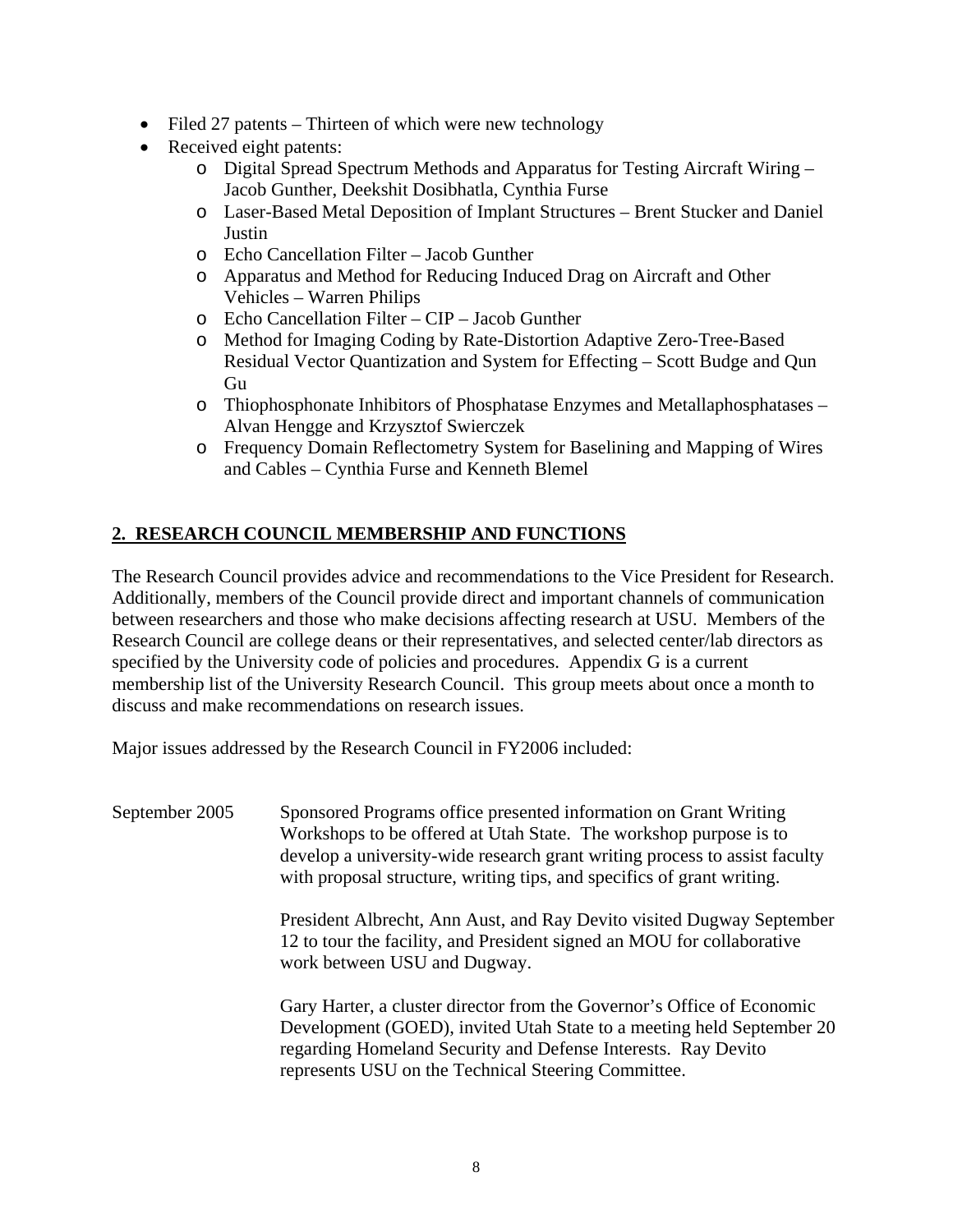|               | USTAR developments brought many visitors to receive tour/presentations<br>at USU regarding faculty expertise in regard to economic development<br>and the USTAR Initiative. State legislators toured USU in early August<br>as well as specific individuals in both state government and Utah business<br>leaders. In the last legislative session, USU was allocated \$1.6 million to<br>recruit USTAR researchers. A task force helped identify candidates in the<br>microbial area. |
|---------------|----------------------------------------------------------------------------------------------------------------------------------------------------------------------------------------------------------------------------------------------------------------------------------------------------------------------------------------------------------------------------------------------------------------------------------------------------------------------------------------|
| October 2005  | High Performance Computing (HPC) received a \$545,000 earmark from<br>USDA which will be added to \$200,000 from an NSF project of Tom<br>Hauser, as well as \$200,000 from the VPR office. USDA monies will be<br>used to pay for software and hardware infrastructure.                                                                                                                                                                                                               |
|               | A grant writing workshop for faculty was held on October 25 <sup>th</sup> .                                                                                                                                                                                                                                                                                                                                                                                                            |
|               | USTAR continued to move forward. In the Executive Appropriations<br>meeting held October 18, both universities accounted for the money<br>allocated last year. Up-to-date information on USTAR can be reviewed<br>http://ustar.usu.edu.                                                                                                                                                                                                                                                |
| December 2005 | President Albrecht presented to Higher Ed Appropriations November 10<br>about USTAR. A state authority was considered to control the<br>expenditure of USTAR funds. Performance and evaluation criteria will<br>be worked out with future hires as well as how performance will be<br>judged.                                                                                                                                                                                          |
|               | The Congressional Funding scorecard for FY2006 was reviewed.<br>The<br>President and Deans compiled a list of requests that will be submitted for<br>FY2007.                                                                                                                                                                                                                                                                                                                           |
| January 2006  | New VPR website launched. Helpful areas of the VPR website<br>include Research Council minutes and agendas, links to the VPR<br>units (ex. Sponsored Programs, IRB, LARC, etc), VPR grants<br>(including CURI, NFRG, and congressional funding), VPR news<br>and research opportunities.                                                                                                                                                                                               |
|               | Undergraduate Research Day was held at the Capitol. Sixty-seven<br>students represented Utah State and booklets describing their research<br>were distributed to the Research Council. It was noted that the number of<br>students participating in the event has increased and they effectively<br>communicate the importance of undergraduate research.                                                                                                                              |
|               | A meeting with Al Mansell resulted in a substitute bill for USTAR Senate<br>Bill 75. One challenge in the existing bill is that it requires a match from<br>the University of Utah for \$30 M and from Utah State University for \$10<br>M before construction of facilities. Senate Bill 75 also creates an                                                                                                                                                                           |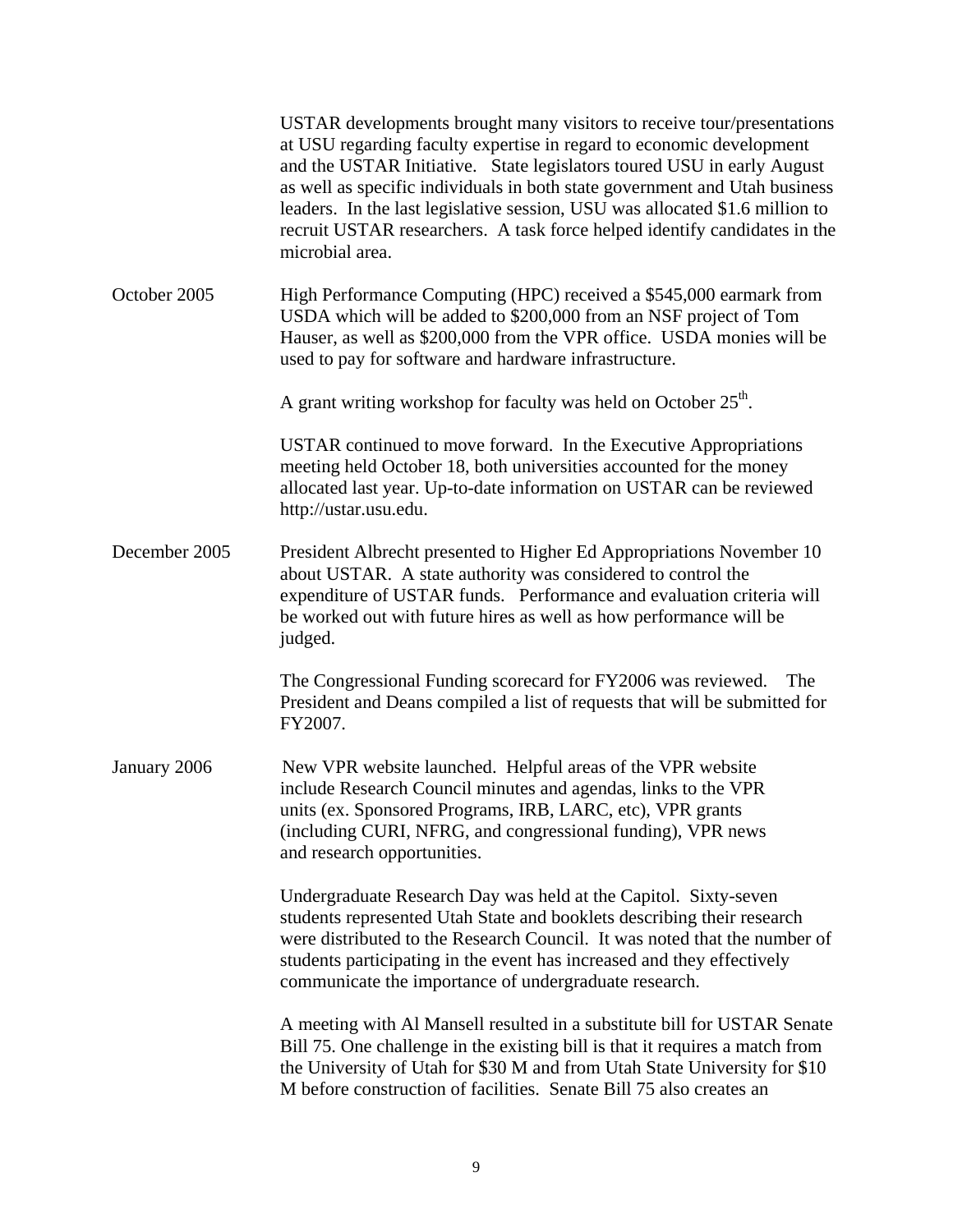|                 | "authority board" of 8 members, to oversee how USTAR money will be<br>allocated. Widespread support is evident in the Legislature, and the<br>USTAR bill should pass.                                                                                                                                                                                                                                                                                                                                                                                                                                                                                                                                                                                                                                                                       |
|-----------------|---------------------------------------------------------------------------------------------------------------------------------------------------------------------------------------------------------------------------------------------------------------------------------------------------------------------------------------------------------------------------------------------------------------------------------------------------------------------------------------------------------------------------------------------------------------------------------------------------------------------------------------------------------------------------------------------------------------------------------------------------------------------------------------------------------------------------------------------|
| February 2006   | Research Council approved the F&A Waiver Policy and Procedure along<br>with the Cost Sharing/Matching Policy and Procedure.                                                                                                                                                                                                                                                                                                                                                                                                                                                                                                                                                                                                                                                                                                                 |
|                 | Revision to the University's Conflict of Interest form was discussed. The<br>new form better reflects the University's Conflict of Interest Policy.                                                                                                                                                                                                                                                                                                                                                                                                                                                                                                                                                                                                                                                                                         |
|                 | The FY2005-2006 Facilities and Administration Budget Allocations were<br>presented. The March 2003 F&A Subcommittee Status Report was also<br>reviewed.                                                                                                                                                                                                                                                                                                                                                                                                                                                                                                                                                                                                                                                                                     |
|                 | New Faculty Research Grant eligibility and process was reviewed.<br>Research Council members approved the NFRG RFP for only tenure track<br>assistant professors.                                                                                                                                                                                                                                                                                                                                                                                                                                                                                                                                                                                                                                                                           |
|                 | The College of Education and Human Services (CEHS) requested<br>\$15,000/year in on-going support to manage and maintain the Office for<br>Methodological Consulting Services because of the high volume of<br>externally funded research dollars. The Council was asked for their input<br>and thoughts about the request. The feedback was for colleges to continue<br>to support their own services of this kind.                                                                                                                                                                                                                                                                                                                                                                                                                        |
| <b>May 2006</b> | Preparation continued for a USU GIS Emergency Plan. This includes GIS<br>mapping for USU campus to city emergency response teams with building<br>details such as room numbers, description of room and use, and hazardous<br>materials. Also included is specific detail as to liquid or solid form of<br>chemicals, as well as the actual location in each room where these<br>chemicals are stored. A packet was distributed to each dean or college<br>representative outlining the percentage of completion for their physical<br>area. Brady Hansen, Assistant Fire Chief from Logan City, was also in<br>attendance and offered suggestions and input.                                                                                                                                                                               |
|                 | Overview of the Grant Administration and Management System (GAMS)<br>was presented. This fully-integrated grant and contract management<br>software system has three modules comprised of pre-award/proposal, post-<br>award/accounting, and advanced reporting. The federal government has<br>mandated that all proposals to federal sponsors be submitted electronically<br>The post-award accounting module will provide helpful drill-<br>by 2007.<br>down and effort reporting. Proposal submission will be easier because<br>faculty will upload their information and it will automatically populate the<br>forms with PI's information, salary and benefits, F&A rates, current and<br>pending support, and autobiographical sketch. GAMS will also store<br>program specifics. GAMS will make it easier to track compliance issues |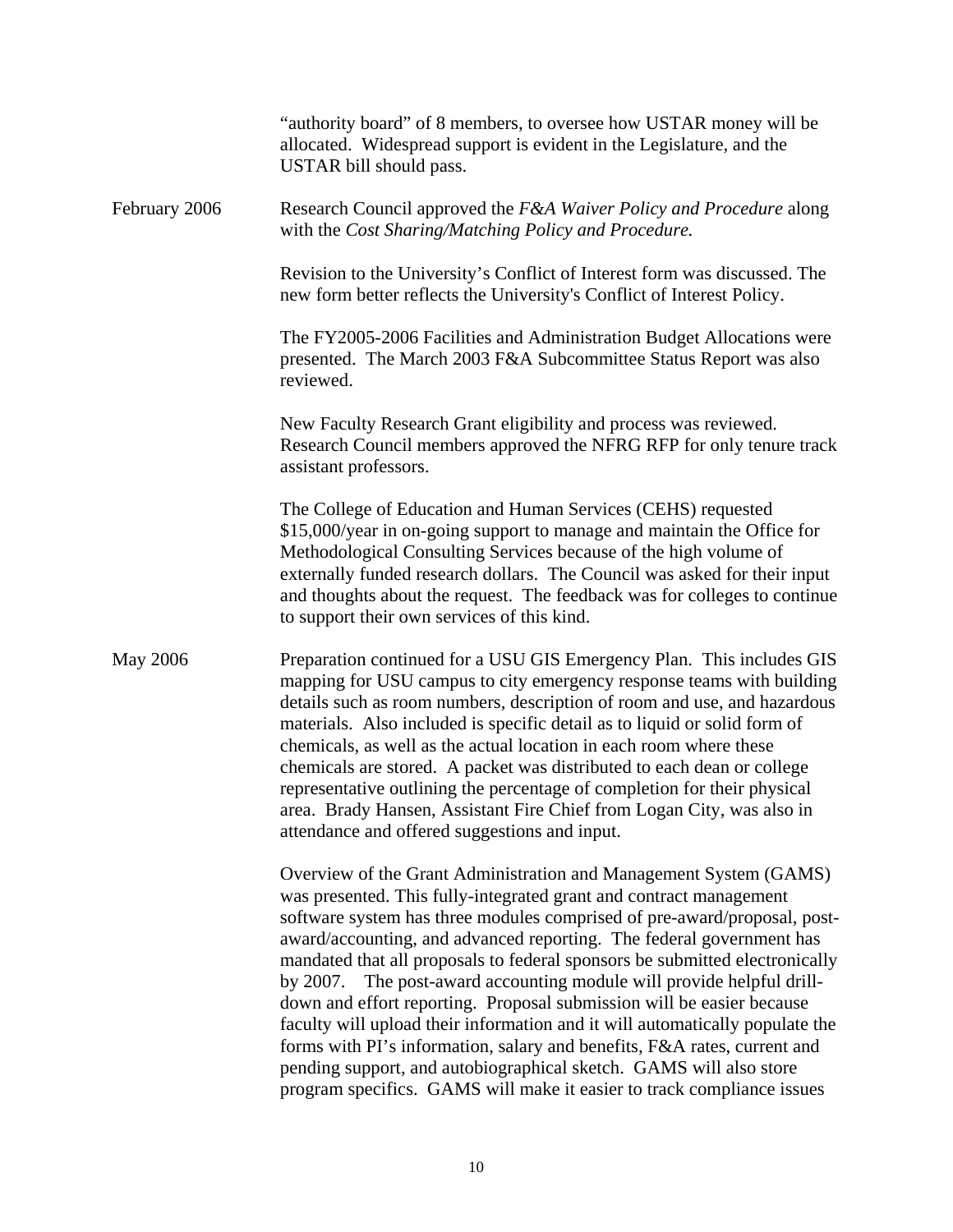(IRB, IACUC, etc.) as well as provide a place for keyword searches for potential collaborators. GAMS also will help USU effectively track grants more efficiently.

Research Week was held during the first week of April 2006.

International Research - There have been several meetings to discuss the need to improve international research program development at USU. Students benefit academically by working on international research projects. Recommendations will be proposed to the provost to build our strength in international research.

The VPR and Research Council also identified specific operational priorities that have served to focus and guide efforts in the VPR office. These strategic priorities highlight areas of concerted attention:

- 1. Strengthen and develop major interdisciplinary research clusters and initiatives.
- 2. Increase indirect cost recovery.
- 3. Create credible reports of research related activities.
- 4. Develop Technology Commercialization Office into a strong service unit for inventors and a revenue generating enterprise for USU.
- 5. Shift Innovation Campus culture toward a community environment, emphasizing partnerships.

## **3. USE OF FACILITIES AND ADMINISTRATION FUNDS AT USU, FY2005-2006**

Facilities and Administrative (F&A) costs are the shared indirect or overhead costs of research. The federal government audits actual F&A costs and establishes a rate that the university seeks to recover from sponsors. Recovered F&A funds are used to pay actual indirect costs of research and to stimulate and expand research opportunities.

Appendix H is a report compiled by the Controller's Office that summarizes the amount of F&A generated in FY2005-06 by department; 30% returned to the cost center; and allocations of the 70% held centrally in the VPR.

## **4. SELECTED RESEARCH ISSUES AT USU**

Listed below are selected 2005-2006 initiatives undertaken in the Vice President for Research Office.

1) Utah Science, Technology and Research (USTAR) Initiative - Senate Bill 192 was passed by the 2005 State legislature. The bill provided funding to Utah State University (\$1.6 million for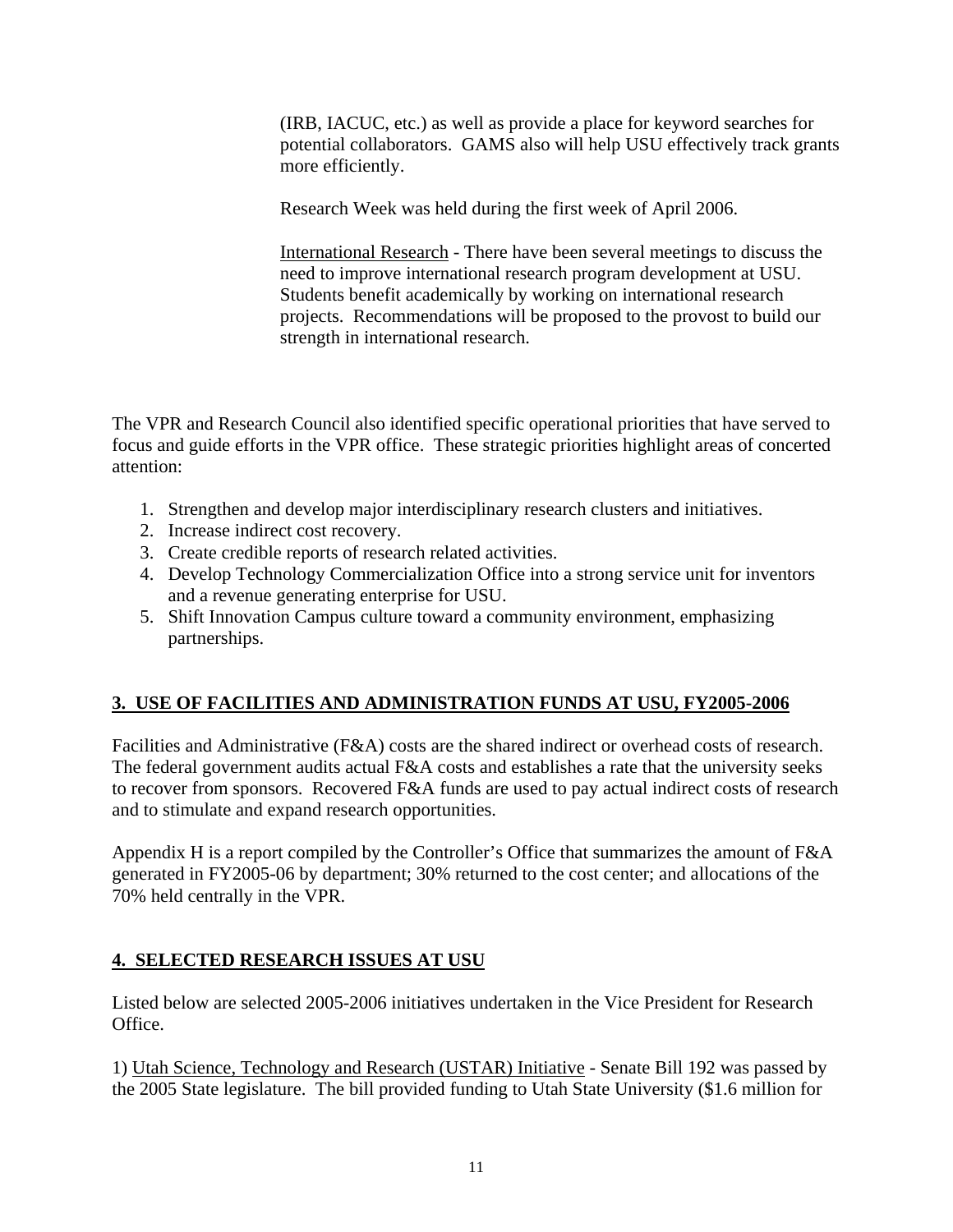FY2006) and to the University of Utah to build research capacity for economic development. The monies were used to recruit and fund the startup of two new USU tenured faculty members. Dr. David York (Biology Department) is the Director of the Center for Advanced Nutrition. Dr. Krishna Shenai (Electrical Engineering Department) will focus his research efforts on high speed, low power, microprocessors.

S.B. 75 was passed in the 2006 legislature, providing USTAR with \$15 million in ongoing funding for research teams at Utah State and the University of Utah. The USTAR legislation budget includes \$6 million of on-going funding to support the research focus areas identified by USU, and approved by the USTAR Governing Authority. USU faculty and administration are working to identify these areas and propose initiatives to the Governing Authority.

2) The Center for High Performance Computing (HPC) was established in FY2006 utilizing funds from an NSF major research instrumentation (MRI) grant and the research office. A 256 processor cluster with three different networks was purchased. Thomas Hauser (faculty member in Mechanical and Aerospace Engineering) was hired as the center's part-time director, and John Hanks was hired from USU central IT as HPC system administrator to support the efforts of the center. The HPC will enhance research and education at all levels at USU.

3) National Center for Hearing Assessment and Management (NCHAM). Continued a second year of funding to NCHAM that enabled recruitment of two senior scientists to come to USU. Adding these faculty significantly expanded NCHAM's capability to secure extramurally-funded research related to identification of, and services for, children with permanent hearing loss.

4) Research Activities for Undergraduate Students. Support was provided for 34 undergraduates through Undergraduate Research and Creative Opportunities in FY2006. The VPR also supported Undergraduate Research Day at the State Capitol for 27 undergraduate students to present their research. Five undergraduate students also were supported to participate at the National Conference for Undergraduate Research in Lexington, Kentucky.

5)Federal Relations Process. The VPR has developed a systematic process of coordinating congressional requests. Requests are presented by the deans and prioritized by the President and Provost in an effort to increase USU's chances of obtaining congressionally-directed funding and increasing the amount received. Additionally, the VPR has strengthened USU's presence in Washington, D.C. by meeting frequently with elected officials and federal agency representatives.

6) Communications About USU Research. Marketing specialist Anna McEntire was hired in 2003 to better tell USU's research story. A VPR Dashboard was developed to present research performance indicators. (Appendix J) The importance and impact of USU research is being emphasized, showing that research is a good investment for many purposes. "Research Matters," an annual report for the general public, has been prepared to document the benefits of research, both economic and academic.

7) Reporting of Research Activity at USU. The VPR, in cooperation with the Controller's Office, has developed reports that reflect total research expenditures at USU utilizing NSF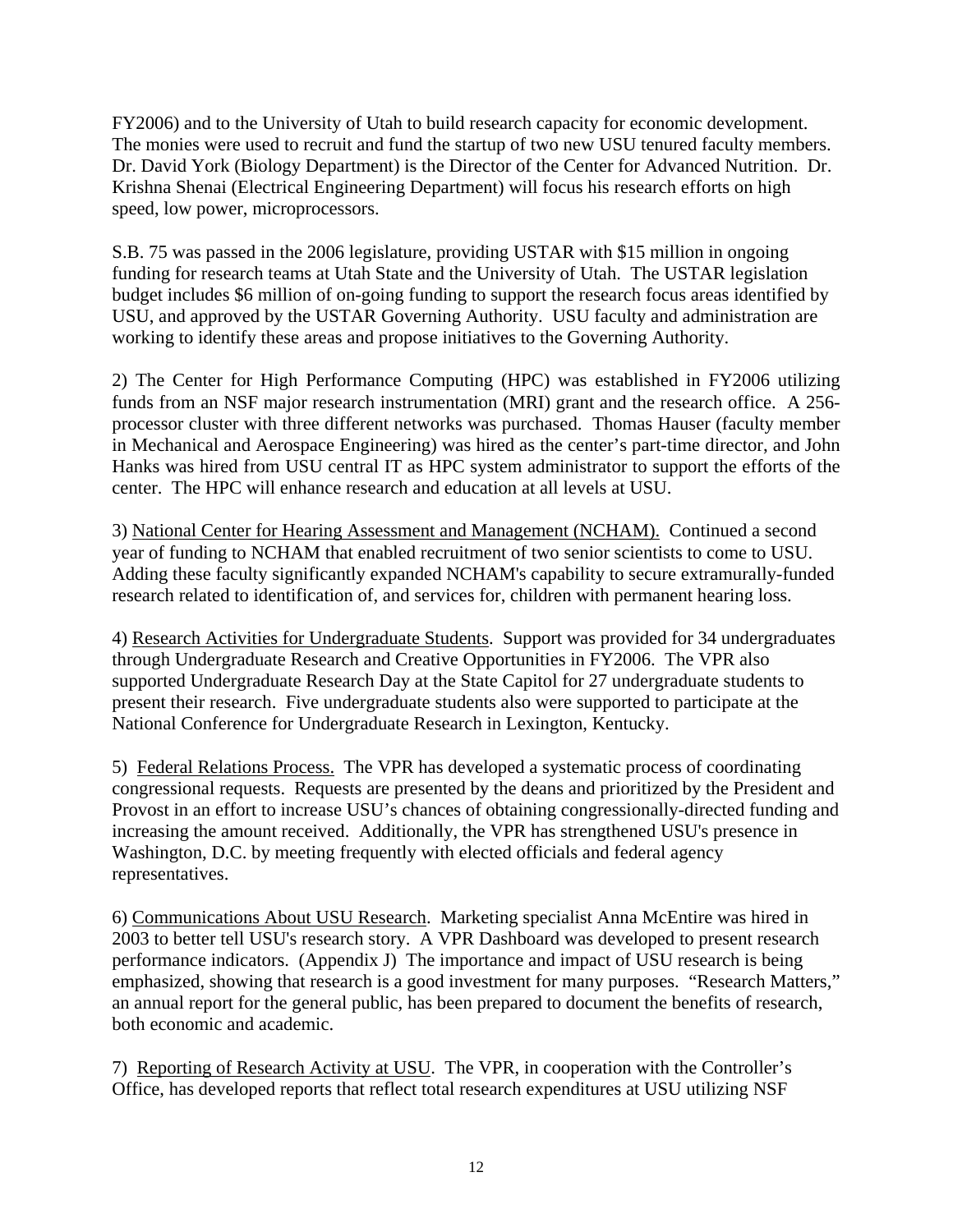definitions. These data facilitate comparison of USU and peer institutions. Appendix I is a graph that illustrates research expenditures from federal and nonfederal sponsors for the past five years. The pie chart in Appendix J summarizes total research expenditures for scientific and engineering research expenditures and nonscientific and engineering research expenditures for FY2005. FY2004 was the first year that nonscientific and engineering research expenditures data were reported separately (These appendices will be added to this annual report when the data becomes available, early in the calendar year 2007).

8) Selected Other Research Issues of Concern. The following issues have been noted as research issues of concern: (1) Human Capital is a critical problem. (2) Some states are bonded to attract and retain faculty using better financial incentives. (3) Utah needs to develop better financial funding plans to build and fund facilities, including computing, imaging, and bioinformatics capacity. (4) More funding is needed to support graduate students. (5) When grants and soft monies end abruptly, students need a safety net to finish their programs. (6) Security plans need to be based on a systematic review of all buildings on campus, what is housed, and what security needs would be.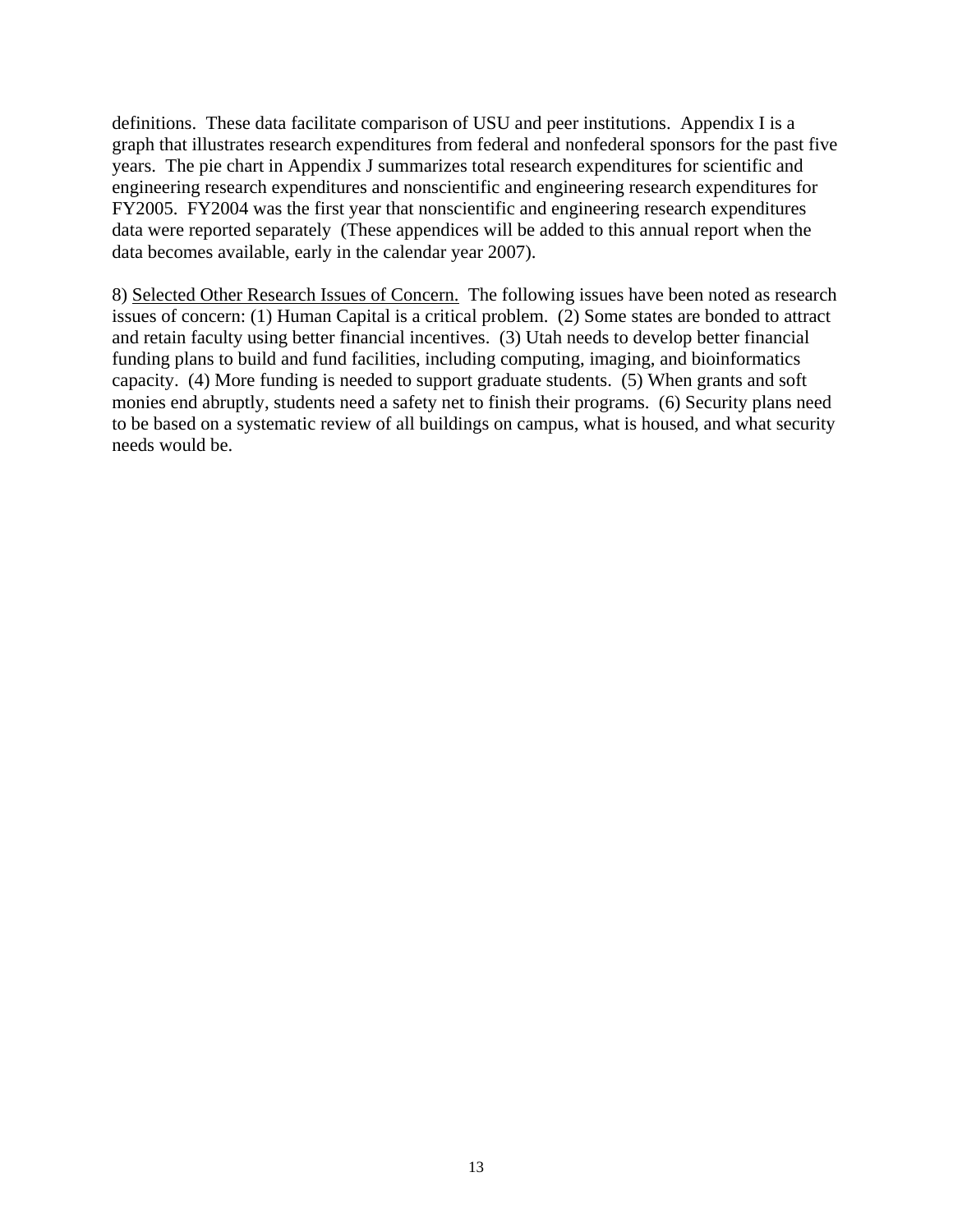#### APPENDIX A

#### SPONSORED PROGRAM CONTRACT/GRANT AWARDS  $BY$  COLLEGE<sup>1</sup>

|                                       | 2001-2002        | 2002-2003          | 2003-2004     | 2004-2005     | 2005-2006     |
|---------------------------------------|------------------|--------------------|---------------|---------------|---------------|
| Agriculture                           | 29,499,350       | 33,048,308         | 33,940,899    | 13,650,668    | 16,979,327    |
| <b>Business</b>                       | 1,894,131        | 460,787            | 1,773,316     | 1,985,155     | 2,373,466     |
| Education                             | 20,162,620       | 23,069,480         | 25,047,073    | 25,789,744    | 20,722,283    |
| Engineering                           | 46,775,208       | 58,024,532         | 70,912,859    | 9,911,299     | 10,223,439    |
| Family Life <sup>2</sup>              | $\boldsymbol{0}$ |                    |               |               |               |
| <b>HASS</b>                           | 518,329          | 303,769            | 703,482       | 925,631       | 1,456,615     |
| Natural Res.                          | 10,980,726       | 8,297,175          | 8,024,624     | 9,786,361     | 9,684,998     |
| Science                               | 10,977,131       | 9,083,475          | 14,855,670    | 10,038,023    | 8,123,447     |
| USURF <sup>3</sup>                    |                  | -----              |               | 43,566,429    | 49,353,930    |
| Other                                 | 3,564,961        | 6,135,902          | 8,107,176     | 7,222,649     | 5,525,978     |
| Jointly Admin.                        | $-1,648,635$     | $-880,088$         | $-882,436$    | $-660,217$    | $-1,391,647$  |
| Programs <sup>4</sup><br><b>TOTAL</b> | \$122,723,821    | \$138,423,428      | \$162,482,663 | \$122,215,742 | \$123,051,836 |
| Financial Aid-Pell<br>Grants, etc.    | 20,420,068       | 19,013,394         | 21,527,791    | 22,402,674    | 24,374,592    |
| <b>Adjusted Total</b>                 | 143,143,889      | <u>157,436,822</u> | 184,010,454   | 144,618,416   | 147,426,428   |

1

<sup>&</sup>lt;sup>1</sup> College awards include centers most closely aligned with that college (See Appendix D for Center totals).<br><sup>2</sup> College of Family Life was disbanded in FY2002. College award figures reflect faculty award information shi to different colleges.

 $3$  USURF/SDL awards were first removed from college totals and shown separately in FY2005.

<sup>&</sup>lt;sup>4</sup> Awards for jointly administered programs are reflected in the total of both colleges involved with these programs. The amount in the jointly administered programs category is an accounting function designed to eliminate double counting of awards.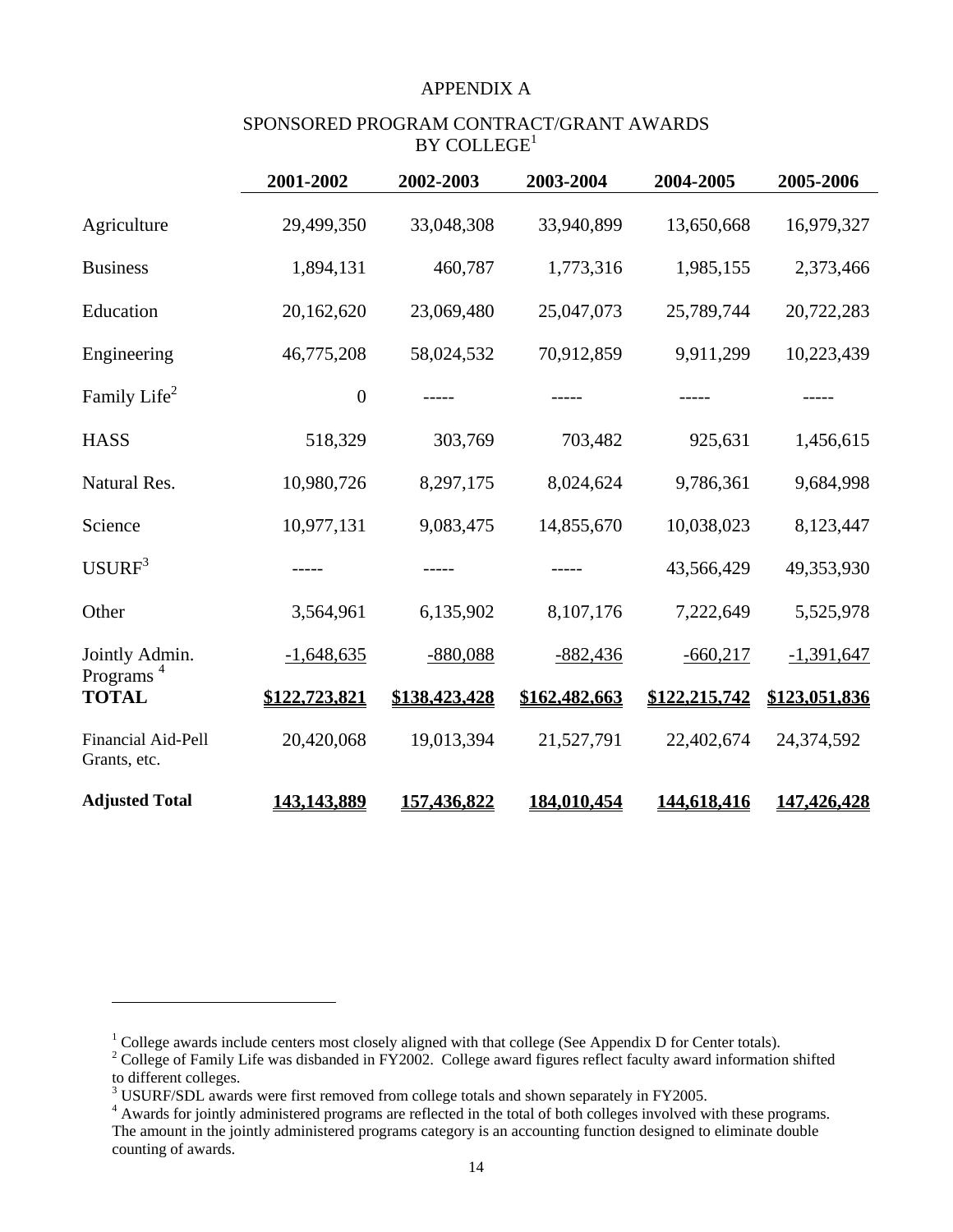APPENDIX B

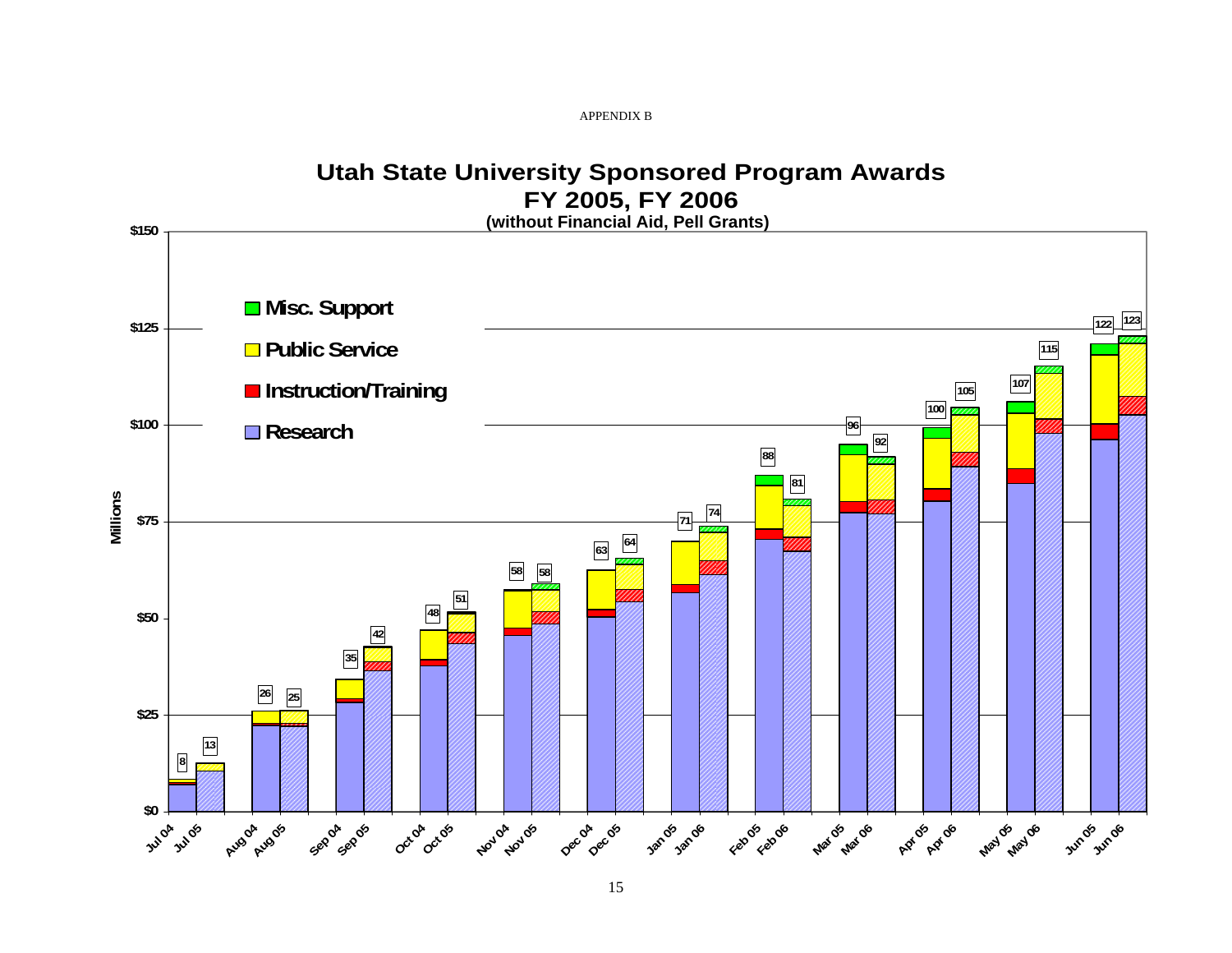## APPENDIX C **RESEARCH AWARDS BY FEDERAL SPONSORING AGENCY (IN DOLLARS)**

|                                             | <b>FY01-02</b> | <b>FY02-03</b> | <b>FY03-04</b> | <b>FY04-05</b> | <b>FY05-06</b> |
|---------------------------------------------|----------------|----------------|----------------|----------------|----------------|
|                                             |                |                |                |                |                |
| Department of Agriculture                   | 13,230,864     | 8,921,597      | 11,501,852     | 14,844,728     | 12,933,403     |
| Department of Defense                       | 24,668,809     | 40,633,208     | 56,454,422     | 6,229,055      | 20,718,470     |
| Department of Education                     | 7,203,705      | 5,712,791      | 6,083,005      | 6,415,175      | 4,495,930      |
| Department of Health and Human Services     | 12,160,887     | 11,086,906     | 13,327,011     | 9,568,985      | 10,997,713     |
| Department of the Interior                  | 2,313,308      | 3,248,809      | 2,949,134      | 3,754,104      | 5,096,481      |
| Department of State                         | 118,000        |                | 98,267         |                |                |
| <b>Environmental Protection Agency</b>      | 182,465        | 1,060,190      | 294,821        | 643,766        | 911,386        |
| National Aeronautics & Space Administration | 17,182,036     | 22,249,464     | 24,749,979     | 24,977,824     | 23,596,496     |
| <b>National Science Foundation</b>          | 5,505,032      | 4,513,242      | 4,510,344      | 8,761,253      | 9,331,392      |
| State Agencies & Others <sup>1</sup>        | 60,578,783     | 60,010,615     | 64,041,619     | 69,423,527     | 59, 345, 157   |
| <b>TOTAL</b>                                | \$143,143,889  | \$157,436,822  | \$184,010,454  | \$144,618,417  | \$147,426,428  |

<sup>1</sup>This number is a composite of international banks, state agencies, other federal agencies, local agencies, private industry, and others.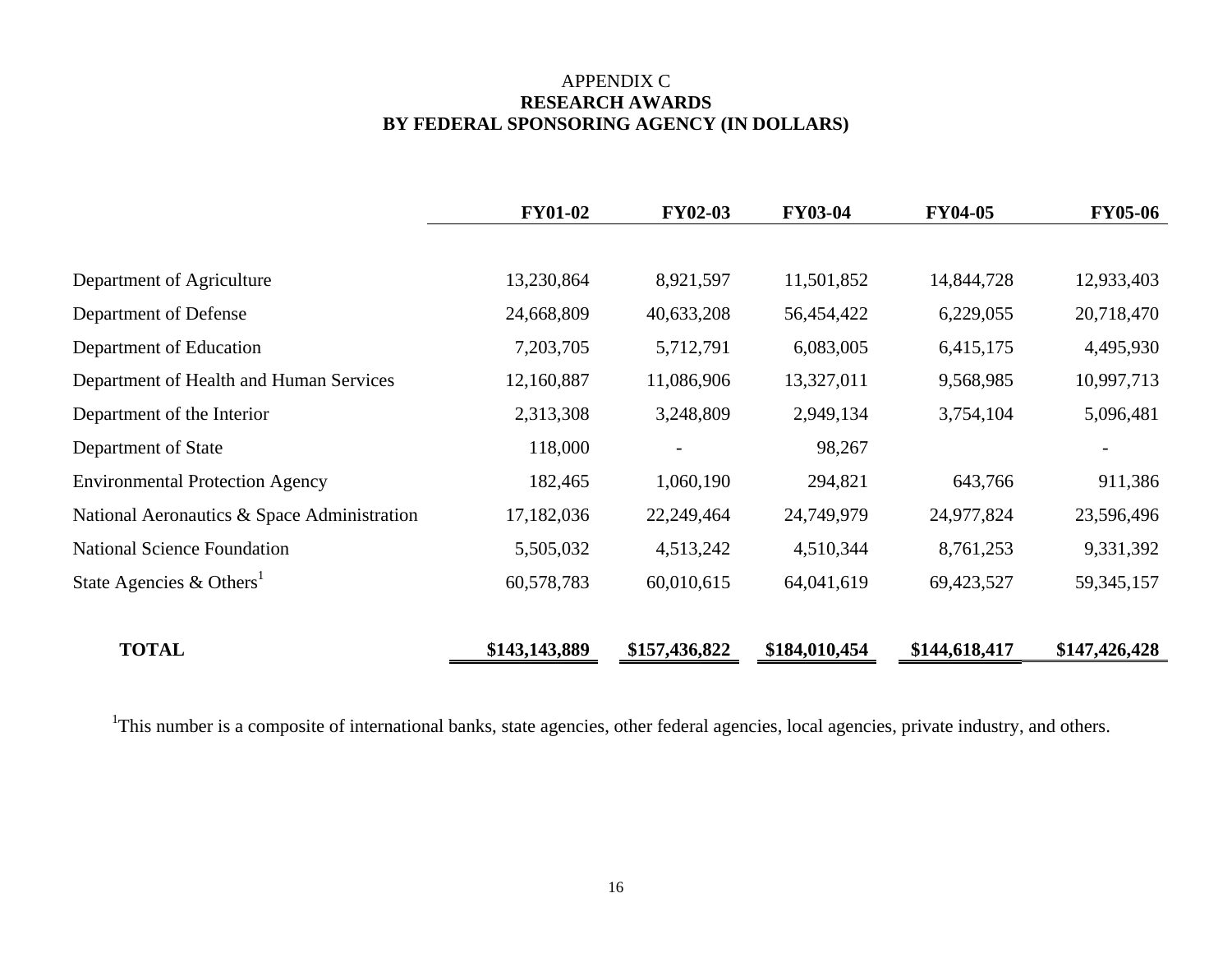#### APPENDIX D

#### **SPONSORED PROGRAMS CONTRACT/GRANT AWARDS BY RESEARCH CENTER**

| <b>RESEARCH</b>                                                                 |                 |               |               |                |                |
|---------------------------------------------------------------------------------|-----------------|---------------|---------------|----------------|----------------|
| <b>CENTER</b>                                                                   | <b>FY 01-02</b> | FY 02-03      | FY 03-04      | <b>FY04-05</b> | <b>FY05-06</b> |
| Ag. Experiment Station                                                          | \$14,075,399    | \$8,706,601   | \$10,891,952  | \$11,605,967   | \$13,881,355   |
| Center for Integrated BioSystems                                                | \$68,247        | \$12,879      | \$0           | \$0            | \$0            |
| CASS                                                                            | \$1,877,538     | \$1,810,200   | \$1,709,473   | \$1,647,479    | \$537,175      |
| <b>CPD</b>                                                                      | \$9,227,716     | \$8,391,484   | \$11,791,164  | \$11,873,218   | \$6,071,622    |
| Center for Space Eng.<br>(Beginning FY2002, USURF reassigned reporting centers) | \$330,631       | \$127,500     | \$689,420     | \$0            | \$0            |
| Cooperative Extension                                                           | \$4,776,956     | \$5,364,247   | \$5,771,652   | \$4,339,414    | \$3,242,340    |
| Ecology                                                                         | \$2,850,886     | \$2,994,710   | \$2,609,198   | \$2,424,505    | \$3,250,987    |
| Eng. Experiment Station                                                         | \$1,403,020     | \$430,762     | \$3,263,631   | \$274,991      | \$558,532      |
| Financial Aid-Pell Grants, etc.                                                 | \$20,420,068    | \$19,013,394  | \$21,527,791  | \$22,402,675   | \$24,374,592   |
| <b>International Programs</b>                                                   | \$0             | \$0           | \$0           | \$0            | \$0            |
| School of the Future                                                            | \$21,811        | \$57,600      | \$0           | \$0            | \$0            |
| Provost                                                                         | \$0             | \$447,000     | \$76,826      | \$24,699       | \$0            |
| Univ. Research & Training                                                       | \$29,911,433    | \$34,273,736  | \$35,337,214  | \$44,267,770   | \$44,506,542   |
| USURF/SDL                                                                       | \$54,139,885    | \$70,322,046  | \$86,951,616  | \$43,566,429   | \$49,353,930   |
| <b>Remote Sensing</b>                                                           | \$482,214       | \$1,276,434   | \$1,007,343   | \$0            | \$0            |
| Utah Water Research Lab.                                                        | \$3,558,085     | \$4,208,229   | \$2,353,174   | \$2,191,270    | \$1,649,352    |
| <b>Total USU</b>                                                                | \$143,143,889   | \$157,436,822 | \$184,010,454 | \$144,618,417  | \$147,426,427  |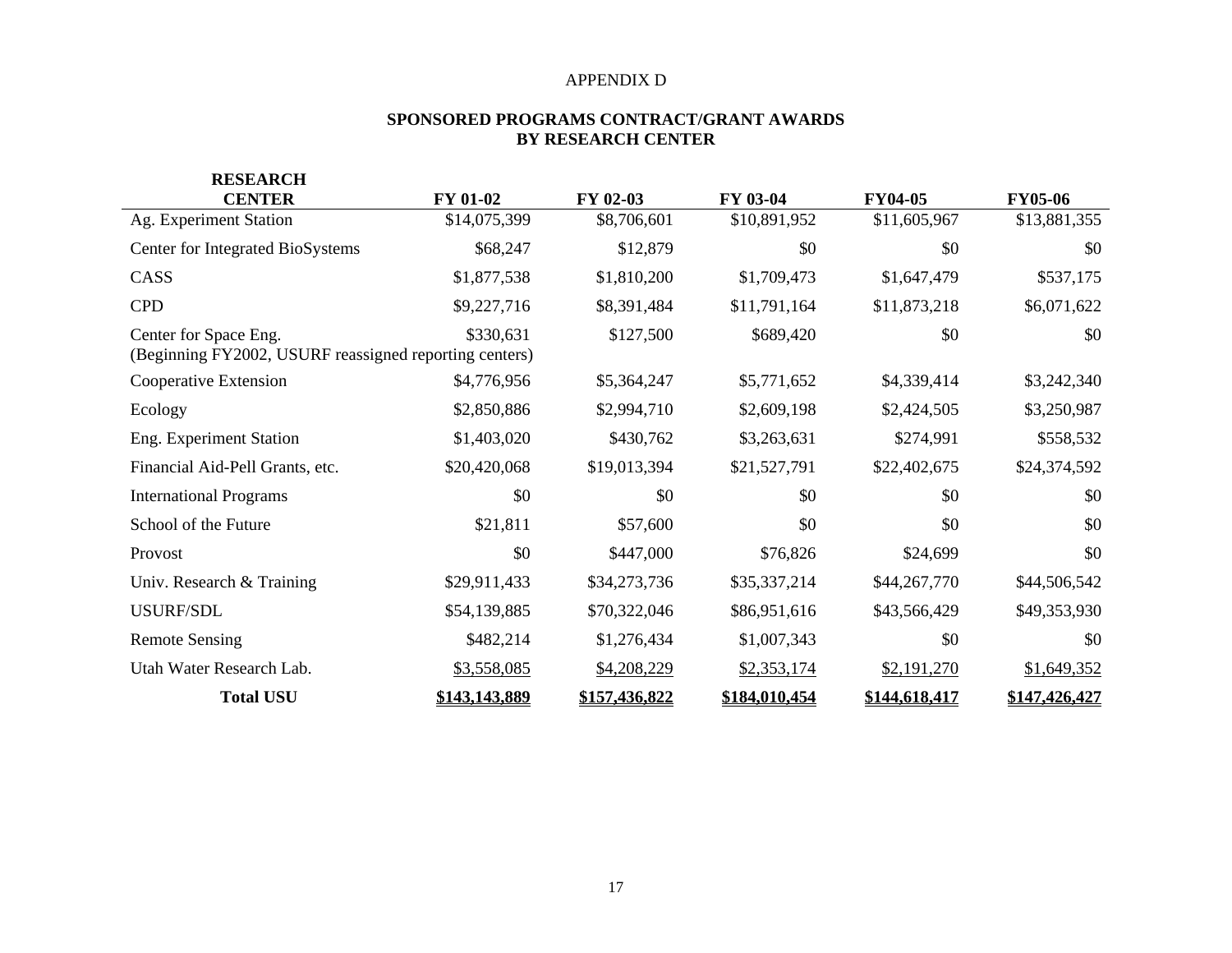### APPENDIX E

# **Institutional Review Board (IRB) New Research Projects Approved by Category and Total 2002-2006(Continuing Review for 2006 only)**



\*Increase in Exempt research is due to increased awareness of IRB in addition to research methods classes.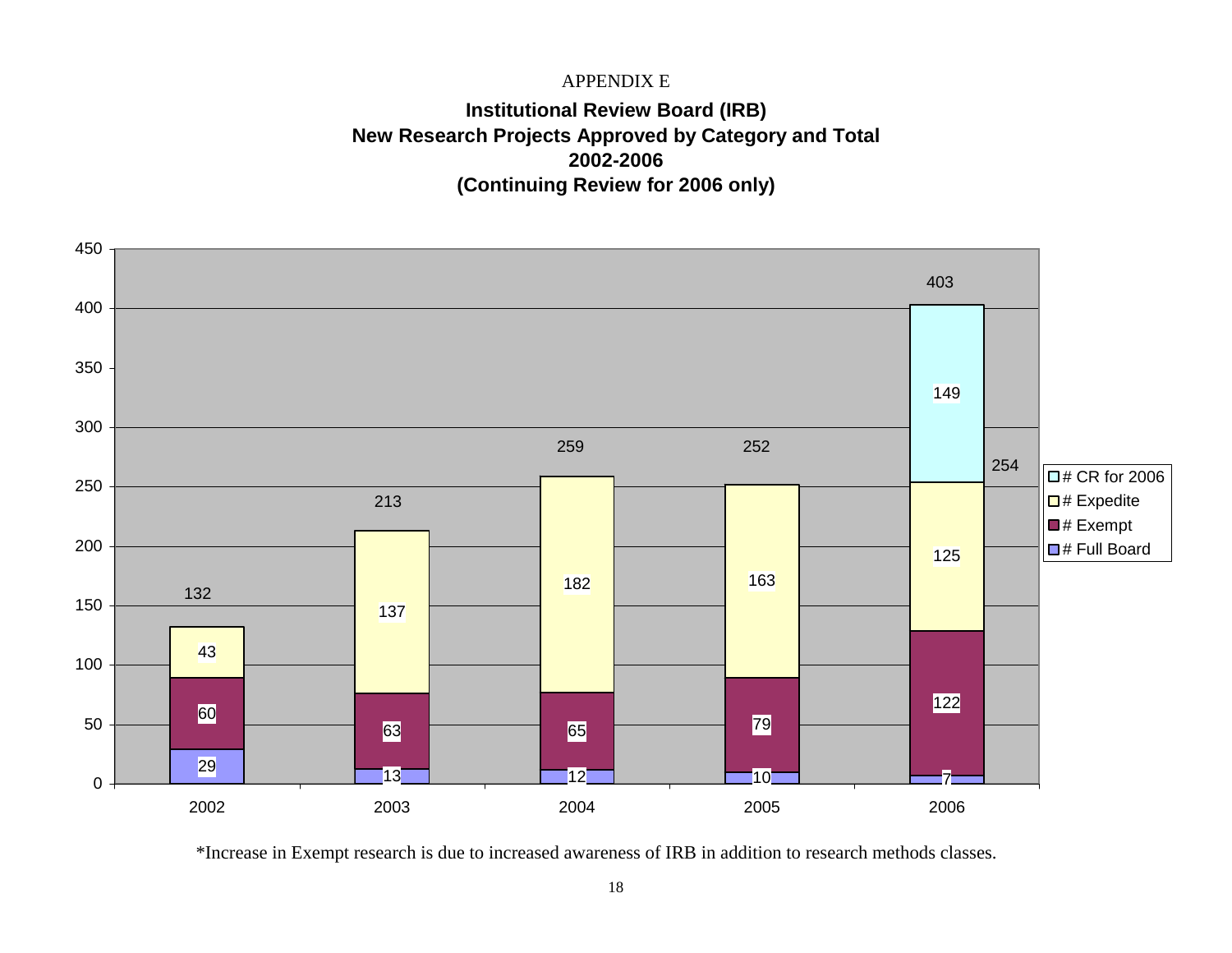## APPENDIX F



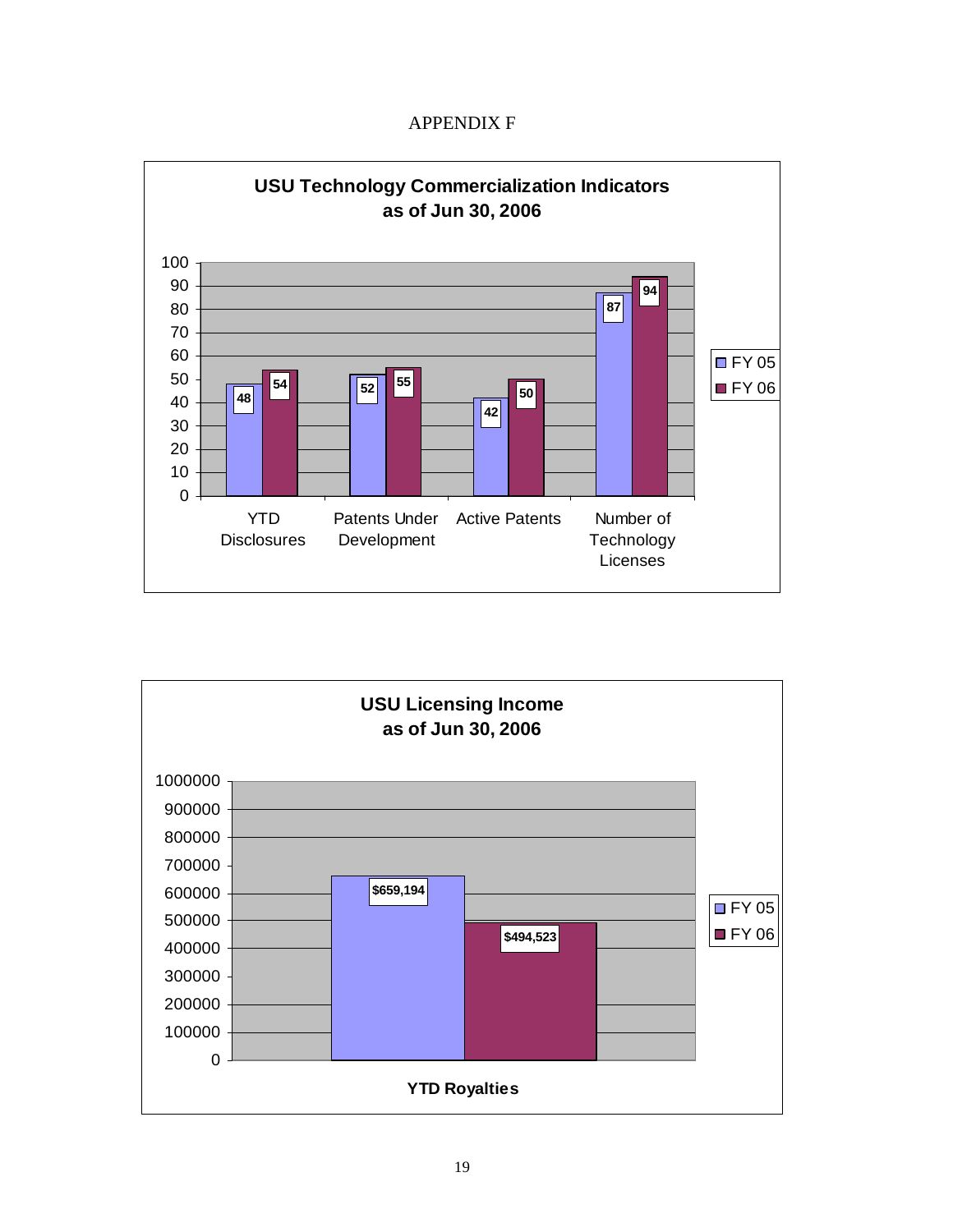# APPENDIX G

## UNIVERSITY RESEARCH COUNCIL Membership (2005-2006)

|                       |                                                     | Phone | <b>UMC</b> |
|-----------------------|-----------------------------------------------------|-------|------------|
| Brent C. Miller       | Vice President for Research, Chairman               | 1180  | 1450       |
| Douglas Anderson      | College of Business                                 | 1199  | 1450       |
| Jeff Broadbent        | <b>Associate Vice President for Research</b>        | 2376  | 3555       |
| <b>Byron Burnham</b>  | <b>School of Graduate Studies</b>                   | 1189  | 0900       |
| <b>Noelle Cockett</b> | College of Agriculture                              | 1167  | 1435       |
| Ray Coward            | <b>Executive Vice President and Provost</b>         | 1167  | 1435       |
| <b>Jim Dorward</b>    | College of Education & Human Services               | 1469  | 2800       |
| Don Fiesinger         | College of Science                                  | 2478  | 4400       |
| <b>Nat Frazer</b>     | <b>College of Natural Resources</b>                 | 2445  | 5200       |
| <b>Steve Hansen</b>   | <b>Space Dynamics Laboratory</b>                    | 4501  | 9700       |
| <b>Scott Hinton</b>   | College of Engineering                              | 2775  | 4100       |
| M. K. Jeppesen        | <b>Information and Learning Resources</b>           | 2645  | 3000       |
| Gary Kiger            | College of Humanities, Arts, & Social Sciences      | 1200  | 0700       |
| Joyce Kinkead         | <b>Associate Vice President for Advancement and</b> | 1706  | 1435       |
|                       | <b>Student Research</b>                             |       |            |
| <b>James MacMahon</b> | <b>Ecology Center</b>                               | 2555  | 5205       |
| Mac McKee             | Utah Water Research Laboratory                      | 3188  | 8200       |
| Gary Merkley          | <b>Faculty Senate</b>                               | 1139  | 4105       |
| H. Paul Rasmussen     | <b>Agricultural Experiment Station</b>              | 2207  | 4810       |
| Sarah Rule            | <b>Center for Persons with Disabilities</b>         | 6800  | 1987       |
| <b>Bart Weimer</b>    | <b>Center for Integrated Biosystems</b>             | 3356  | 8700       |
| <b>Students</b>       |                                                     |       |            |
| Michelle Lundberg     | Academic Senate Vice President                      | 1726  | 0105       |
| <b>Maure Smith</b>    | <b>Graduate Studies Vice President</b>              | 1736  | 0105       |
| <b>Brittany Webb</b>  | <b>Science Senator</b>                              | 7441  | 0105       |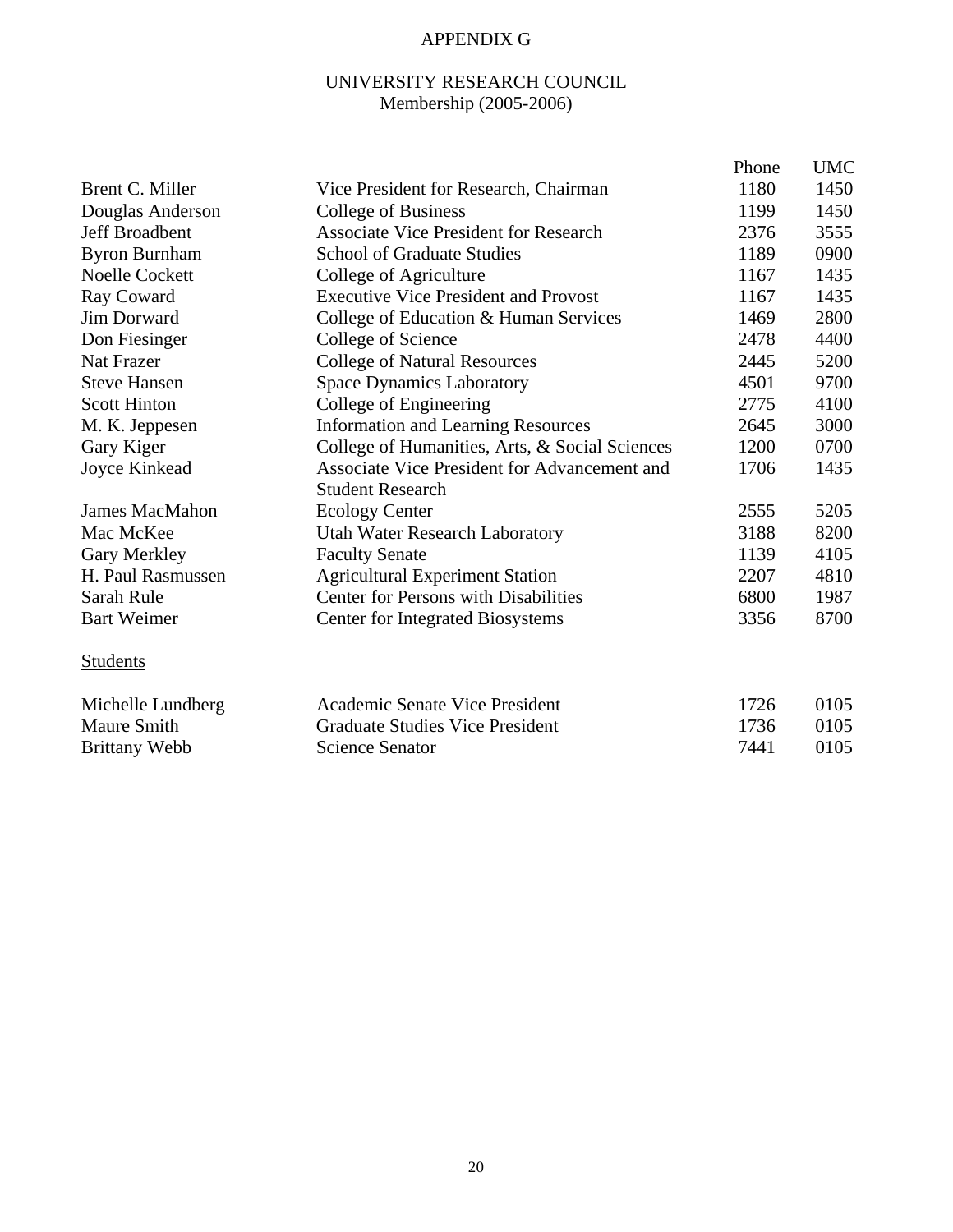## APPENDIX H

2-Nov-06

#### **Utah State University Analysis of Facilities and Administrative Costs Recovered and Allocated July 1, 2005 through June 30, 2006**

| College of Agriculture<br>\$<br>\$<br>Dean's Office - Agriculture<br>68,915.00<br>68,915.00<br>N/A<br>Agriculture - Economics<br>71,670.80<br>\$<br>21,501.24<br>62,469.24<br>87.16%<br>\$<br>40,968.00<br><b>Agricultural Experiment Station</b><br>13,742.70<br>4,122.81<br>25,000.00<br>29,122.81<br>211.91%<br>Animal, Dairy and Veterinary Sciences<br>1,190,033.80<br>357,010.14<br>67,500.00<br>424,510.14<br>35.67%<br>Center of Epidemiologic Studies<br>494,187.31<br>148,256.19<br>148,256.19<br>30.00%<br>22,000.00<br>Center for Integrated Biosystems<br>22,000.00<br>N/A<br>Nutrition and Food Science<br>59,555.74<br>17,866.72<br>161,060.72<br>270.44%<br>143,194.00<br>Plants, Soils and Biometeorology<br>81,988.52<br>24,596.56<br>211,771.00<br>236,367.56<br>288.29%<br>1,911,178.87<br>573,353.66<br>579,348.00<br>1,152,701.66<br>60.31%<br><b>Total College of Agriculture</b><br>College of Business<br>Dean's Office - Business<br>43,218.00<br>43,218.00<br>N/A<br>12,471.00<br>12,471.00<br>N/A<br>Accounting<br>60.091.39<br>18,027.42<br>12,033.00<br>30,060.42<br>50.02%<br><b>Business Administration</b><br><b>Business Information Systems</b><br>65,229.00<br>65,229.00<br>N/A<br>30.00%<br>Economics<br>(200.68)<br>(60.20)<br>(60.20)<br>Management and Human Resources<br>127,816.24<br>38,344.87<br>23,784.00<br>62,128.87<br>48.61%<br><b>Total College of Business</b><br>187,706.95<br>56,312.09<br>156,735.00<br>213,047.09<br>113.50%<br>College of Education<br>Dean's Office - Education<br>100,015.00<br>100,015.00<br>N/A<br>1,203,721.51<br>361,116.45<br>442,256.45<br>36.74%<br>Center for Persons with Disabilities<br>81,140.00<br><b>Communicative Disorders</b><br>60,078.49<br>18,023.55<br>69,100.00<br>87,123.55<br>145.02%<br>53,576.13<br><b>Elementary Education</b><br>47,273.77<br>14,182.13<br>39,394.00<br>113.33%<br>41,483.09<br>138,276.98<br>75,219.09<br>54.40%<br>Family Consumer and Human Development<br>33,736.00<br>11,294.00<br>Health, Physical Education and Recreation Department<br>11,294.00<br>N/A<br>73,224.98<br>34,741.00<br>107,965.98<br>44.23%<br><b>Instructional Technology</b><br>244,083.26<br>Psychology<br>657, 655.82<br>197,296.75<br>112,670.00<br>309,966.75<br>47.13%<br>School of the Future<br>28.00<br>8.40<br>8.40<br>30.00%<br>43,023.09<br>12,906.93<br>32,859.93<br>76.38%<br>Secondary Education<br>19,953.00<br>15,082.00<br>Special Education and Rehabilitation<br>15,082.00<br>N/A<br>2,394,140.92<br>718,242.28<br>51.60%<br><b>Total College of Education</b><br>517,125.00<br>1,235,367.28<br>College of Engineering<br>Dean's Office - Engineering<br>189,207.03<br>108,433.11<br>57.31%<br>56,762.11<br>51,671.00<br>58,869.87<br>17,660.96<br>34,736.00<br>52,396.96<br>89.00%<br>Biological and Irrigation Engineering<br>67,320.43<br>224,401.43<br>72,420.00<br>139,740.43<br>62.27%<br>Civil and Environmental Engineering<br>Electrical and Computer Engineering<br>210,098.87<br>121.84%<br>172,436.22<br>51,730.87<br>158,368.00<br>Engineering and Technology Education<br>23,278.83<br>6,983.65<br>24,725.00<br>31,708.65<br>136.21%<br>Mechanical and Aerospace Engineering<br>47.65%<br>240,811.52<br>72,243.46<br>42,500.00<br>114,743.46<br>Utah Water Research Laboratory<br>152,930.12<br>30.00%<br>509,767.07<br>152,930.12<br>425,631.60<br>Total College of Engineering<br>1,418,771.97<br>384,420.00<br>810,051.60<br>57.10%<br>College of Humanities, Arts and Social Sciences<br>757.05<br>Dean's Office - Humanities, Arts and Social Sciences<br>2,523.50<br>120,901.00<br>121,658.05<br>4821.00%<br>9,156.00<br>9,156.00<br>N/A<br>Art<br>English<br>26,684.00<br>26,684.00<br>N/A<br>History<br>16,842.00<br>N/A<br>16,842.00<br><b>Intensive English</b><br>2,500.00<br>2,500.00<br>N/A<br>Landscape Architecture and Environmental Planning<br>811.12<br>243.34<br>38,095.00<br>38,338.34<br>4726.59%<br>10,120.00<br>Languages and Philosophy<br>10,120.00<br>N/A<br>Music<br>4,500.00<br>4,500.00<br>N/A<br><b>Political Science</b><br>4,219.95<br>1,265.99<br>70,000.00<br>71,265.99<br>1688.79%<br>Sociology, Social Work and Anthropology<br>29,998.09<br>8,999.43<br>36,554.43<br>27,555.00<br>121.86% | <b>College or Other Unit</b>                          | <b>Recovered</b> | <b>Budget</b><br><b>Allocations From</b><br>30% Return | <b>Budget</b><br><b>Allocations From</b><br>70% Centrally Held | <b>Total Budget</b><br><b>Allocations</b> | <b>Allocation</b><br>as a % of<br>Generated |
|-----------------------------------------------------------------------------------------------------------------------------------------------------------------------------------------------------------------------------------------------------------------------------------------------------------------------------------------------------------------------------------------------------------------------------------------------------------------------------------------------------------------------------------------------------------------------------------------------------------------------------------------------------------------------------------------------------------------------------------------------------------------------------------------------------------------------------------------------------------------------------------------------------------------------------------------------------------------------------------------------------------------------------------------------------------------------------------------------------------------------------------------------------------------------------------------------------------------------------------------------------------------------------------------------------------------------------------------------------------------------------------------------------------------------------------------------------------------------------------------------------------------------------------------------------------------------------------------------------------------------------------------------------------------------------------------------------------------------------------------------------------------------------------------------------------------------------------------------------------------------------------------------------------------------------------------------------------------------------------------------------------------------------------------------------------------------------------------------------------------------------------------------------------------------------------------------------------------------------------------------------------------------------------------------------------------------------------------------------------------------------------------------------------------------------------------------------------------------------------------------------------------------------------------------------------------------------------------------------------------------------------------------------------------------------------------------------------------------------------------------------------------------------------------------------------------------------------------------------------------------------------------------------------------------------------------------------------------------------------------------------------------------------------------------------------------------------------------------------------------------------------------------------------------------------------------------------------------------------------------------------------------------------------------------------------------------------------------------------------------------------------------------------------------------------------------------------------------------------------------------------------------------------------------------------------------------------------------------------------------------------------------------------------------------------------------------------------------------------------------------------------------------------------------------------------------------------------------------------------------------------------------------------------------------------------------------------------------------------------------------------------------------------------------------------------------------------------------------------------------------------------------------------------------------------------------------------------------------------------------------------------------|-------------------------------------------------------|------------------|--------------------------------------------------------|----------------------------------------------------------------|-------------------------------------------|---------------------------------------------|
|                                                                                                                                                                                                                                                                                                                                                                                                                                                                                                                                                                                                                                                                                                                                                                                                                                                                                                                                                                                                                                                                                                                                                                                                                                                                                                                                                                                                                                                                                                                                                                                                                                                                                                                                                                                                                                                                                                                                                                                                                                                                                                                                                                                                                                                                                                                                                                                                                                                                                                                                                                                                                                                                                                                                                                                                                                                                                                                                                                                                                                                                                                                                                                                                                                                                                                                                                                                                                                                                                                                                                                                                                                                                                                                                                                                                                                                                                                                                                                                                                                                                                                                                                                                                                                                                 |                                                       |                  |                                                        |                                                                |                                           |                                             |
|                                                                                                                                                                                                                                                                                                                                                                                                                                                                                                                                                                                                                                                                                                                                                                                                                                                                                                                                                                                                                                                                                                                                                                                                                                                                                                                                                                                                                                                                                                                                                                                                                                                                                                                                                                                                                                                                                                                                                                                                                                                                                                                                                                                                                                                                                                                                                                                                                                                                                                                                                                                                                                                                                                                                                                                                                                                                                                                                                                                                                                                                                                                                                                                                                                                                                                                                                                                                                                                                                                                                                                                                                                                                                                                                                                                                                                                                                                                                                                                                                                                                                                                                                                                                                                                                 |                                                       |                  |                                                        |                                                                |                                           |                                             |
|                                                                                                                                                                                                                                                                                                                                                                                                                                                                                                                                                                                                                                                                                                                                                                                                                                                                                                                                                                                                                                                                                                                                                                                                                                                                                                                                                                                                                                                                                                                                                                                                                                                                                                                                                                                                                                                                                                                                                                                                                                                                                                                                                                                                                                                                                                                                                                                                                                                                                                                                                                                                                                                                                                                                                                                                                                                                                                                                                                                                                                                                                                                                                                                                                                                                                                                                                                                                                                                                                                                                                                                                                                                                                                                                                                                                                                                                                                                                                                                                                                                                                                                                                                                                                                                                 |                                                       |                  |                                                        |                                                                |                                           |                                             |
|                                                                                                                                                                                                                                                                                                                                                                                                                                                                                                                                                                                                                                                                                                                                                                                                                                                                                                                                                                                                                                                                                                                                                                                                                                                                                                                                                                                                                                                                                                                                                                                                                                                                                                                                                                                                                                                                                                                                                                                                                                                                                                                                                                                                                                                                                                                                                                                                                                                                                                                                                                                                                                                                                                                                                                                                                                                                                                                                                                                                                                                                                                                                                                                                                                                                                                                                                                                                                                                                                                                                                                                                                                                                                                                                                                                                                                                                                                                                                                                                                                                                                                                                                                                                                                                                 |                                                       |                  |                                                        |                                                                |                                           |                                             |
|                                                                                                                                                                                                                                                                                                                                                                                                                                                                                                                                                                                                                                                                                                                                                                                                                                                                                                                                                                                                                                                                                                                                                                                                                                                                                                                                                                                                                                                                                                                                                                                                                                                                                                                                                                                                                                                                                                                                                                                                                                                                                                                                                                                                                                                                                                                                                                                                                                                                                                                                                                                                                                                                                                                                                                                                                                                                                                                                                                                                                                                                                                                                                                                                                                                                                                                                                                                                                                                                                                                                                                                                                                                                                                                                                                                                                                                                                                                                                                                                                                                                                                                                                                                                                                                                 |                                                       |                  |                                                        |                                                                |                                           |                                             |
|                                                                                                                                                                                                                                                                                                                                                                                                                                                                                                                                                                                                                                                                                                                                                                                                                                                                                                                                                                                                                                                                                                                                                                                                                                                                                                                                                                                                                                                                                                                                                                                                                                                                                                                                                                                                                                                                                                                                                                                                                                                                                                                                                                                                                                                                                                                                                                                                                                                                                                                                                                                                                                                                                                                                                                                                                                                                                                                                                                                                                                                                                                                                                                                                                                                                                                                                                                                                                                                                                                                                                                                                                                                                                                                                                                                                                                                                                                                                                                                                                                                                                                                                                                                                                                                                 |                                                       |                  |                                                        |                                                                |                                           |                                             |
|                                                                                                                                                                                                                                                                                                                                                                                                                                                                                                                                                                                                                                                                                                                                                                                                                                                                                                                                                                                                                                                                                                                                                                                                                                                                                                                                                                                                                                                                                                                                                                                                                                                                                                                                                                                                                                                                                                                                                                                                                                                                                                                                                                                                                                                                                                                                                                                                                                                                                                                                                                                                                                                                                                                                                                                                                                                                                                                                                                                                                                                                                                                                                                                                                                                                                                                                                                                                                                                                                                                                                                                                                                                                                                                                                                                                                                                                                                                                                                                                                                                                                                                                                                                                                                                                 |                                                       |                  |                                                        |                                                                |                                           |                                             |
|                                                                                                                                                                                                                                                                                                                                                                                                                                                                                                                                                                                                                                                                                                                                                                                                                                                                                                                                                                                                                                                                                                                                                                                                                                                                                                                                                                                                                                                                                                                                                                                                                                                                                                                                                                                                                                                                                                                                                                                                                                                                                                                                                                                                                                                                                                                                                                                                                                                                                                                                                                                                                                                                                                                                                                                                                                                                                                                                                                                                                                                                                                                                                                                                                                                                                                                                                                                                                                                                                                                                                                                                                                                                                                                                                                                                                                                                                                                                                                                                                                                                                                                                                                                                                                                                 |                                                       |                  |                                                        |                                                                |                                           |                                             |
|                                                                                                                                                                                                                                                                                                                                                                                                                                                                                                                                                                                                                                                                                                                                                                                                                                                                                                                                                                                                                                                                                                                                                                                                                                                                                                                                                                                                                                                                                                                                                                                                                                                                                                                                                                                                                                                                                                                                                                                                                                                                                                                                                                                                                                                                                                                                                                                                                                                                                                                                                                                                                                                                                                                                                                                                                                                                                                                                                                                                                                                                                                                                                                                                                                                                                                                                                                                                                                                                                                                                                                                                                                                                                                                                                                                                                                                                                                                                                                                                                                                                                                                                                                                                                                                                 |                                                       |                  |                                                        |                                                                |                                           |                                             |
|                                                                                                                                                                                                                                                                                                                                                                                                                                                                                                                                                                                                                                                                                                                                                                                                                                                                                                                                                                                                                                                                                                                                                                                                                                                                                                                                                                                                                                                                                                                                                                                                                                                                                                                                                                                                                                                                                                                                                                                                                                                                                                                                                                                                                                                                                                                                                                                                                                                                                                                                                                                                                                                                                                                                                                                                                                                                                                                                                                                                                                                                                                                                                                                                                                                                                                                                                                                                                                                                                                                                                                                                                                                                                                                                                                                                                                                                                                                                                                                                                                                                                                                                                                                                                                                                 |                                                       |                  |                                                        |                                                                |                                           |                                             |
|                                                                                                                                                                                                                                                                                                                                                                                                                                                                                                                                                                                                                                                                                                                                                                                                                                                                                                                                                                                                                                                                                                                                                                                                                                                                                                                                                                                                                                                                                                                                                                                                                                                                                                                                                                                                                                                                                                                                                                                                                                                                                                                                                                                                                                                                                                                                                                                                                                                                                                                                                                                                                                                                                                                                                                                                                                                                                                                                                                                                                                                                                                                                                                                                                                                                                                                                                                                                                                                                                                                                                                                                                                                                                                                                                                                                                                                                                                                                                                                                                                                                                                                                                                                                                                                                 |                                                       |                  |                                                        |                                                                |                                           |                                             |
|                                                                                                                                                                                                                                                                                                                                                                                                                                                                                                                                                                                                                                                                                                                                                                                                                                                                                                                                                                                                                                                                                                                                                                                                                                                                                                                                                                                                                                                                                                                                                                                                                                                                                                                                                                                                                                                                                                                                                                                                                                                                                                                                                                                                                                                                                                                                                                                                                                                                                                                                                                                                                                                                                                                                                                                                                                                                                                                                                                                                                                                                                                                                                                                                                                                                                                                                                                                                                                                                                                                                                                                                                                                                                                                                                                                                                                                                                                                                                                                                                                                                                                                                                                                                                                                                 |                                                       |                  |                                                        |                                                                |                                           |                                             |
|                                                                                                                                                                                                                                                                                                                                                                                                                                                                                                                                                                                                                                                                                                                                                                                                                                                                                                                                                                                                                                                                                                                                                                                                                                                                                                                                                                                                                                                                                                                                                                                                                                                                                                                                                                                                                                                                                                                                                                                                                                                                                                                                                                                                                                                                                                                                                                                                                                                                                                                                                                                                                                                                                                                                                                                                                                                                                                                                                                                                                                                                                                                                                                                                                                                                                                                                                                                                                                                                                                                                                                                                                                                                                                                                                                                                                                                                                                                                                                                                                                                                                                                                                                                                                                                                 |                                                       |                  |                                                        |                                                                |                                           |                                             |
|                                                                                                                                                                                                                                                                                                                                                                                                                                                                                                                                                                                                                                                                                                                                                                                                                                                                                                                                                                                                                                                                                                                                                                                                                                                                                                                                                                                                                                                                                                                                                                                                                                                                                                                                                                                                                                                                                                                                                                                                                                                                                                                                                                                                                                                                                                                                                                                                                                                                                                                                                                                                                                                                                                                                                                                                                                                                                                                                                                                                                                                                                                                                                                                                                                                                                                                                                                                                                                                                                                                                                                                                                                                                                                                                                                                                                                                                                                                                                                                                                                                                                                                                                                                                                                                                 |                                                       |                  |                                                        |                                                                |                                           |                                             |
|                                                                                                                                                                                                                                                                                                                                                                                                                                                                                                                                                                                                                                                                                                                                                                                                                                                                                                                                                                                                                                                                                                                                                                                                                                                                                                                                                                                                                                                                                                                                                                                                                                                                                                                                                                                                                                                                                                                                                                                                                                                                                                                                                                                                                                                                                                                                                                                                                                                                                                                                                                                                                                                                                                                                                                                                                                                                                                                                                                                                                                                                                                                                                                                                                                                                                                                                                                                                                                                                                                                                                                                                                                                                                                                                                                                                                                                                                                                                                                                                                                                                                                                                                                                                                                                                 |                                                       |                  |                                                        |                                                                |                                           |                                             |
|                                                                                                                                                                                                                                                                                                                                                                                                                                                                                                                                                                                                                                                                                                                                                                                                                                                                                                                                                                                                                                                                                                                                                                                                                                                                                                                                                                                                                                                                                                                                                                                                                                                                                                                                                                                                                                                                                                                                                                                                                                                                                                                                                                                                                                                                                                                                                                                                                                                                                                                                                                                                                                                                                                                                                                                                                                                                                                                                                                                                                                                                                                                                                                                                                                                                                                                                                                                                                                                                                                                                                                                                                                                                                                                                                                                                                                                                                                                                                                                                                                                                                                                                                                                                                                                                 |                                                       |                  |                                                        |                                                                |                                           |                                             |
|                                                                                                                                                                                                                                                                                                                                                                                                                                                                                                                                                                                                                                                                                                                                                                                                                                                                                                                                                                                                                                                                                                                                                                                                                                                                                                                                                                                                                                                                                                                                                                                                                                                                                                                                                                                                                                                                                                                                                                                                                                                                                                                                                                                                                                                                                                                                                                                                                                                                                                                                                                                                                                                                                                                                                                                                                                                                                                                                                                                                                                                                                                                                                                                                                                                                                                                                                                                                                                                                                                                                                                                                                                                                                                                                                                                                                                                                                                                                                                                                                                                                                                                                                                                                                                                                 |                                                       |                  |                                                        |                                                                |                                           |                                             |
|                                                                                                                                                                                                                                                                                                                                                                                                                                                                                                                                                                                                                                                                                                                                                                                                                                                                                                                                                                                                                                                                                                                                                                                                                                                                                                                                                                                                                                                                                                                                                                                                                                                                                                                                                                                                                                                                                                                                                                                                                                                                                                                                                                                                                                                                                                                                                                                                                                                                                                                                                                                                                                                                                                                                                                                                                                                                                                                                                                                                                                                                                                                                                                                                                                                                                                                                                                                                                                                                                                                                                                                                                                                                                                                                                                                                                                                                                                                                                                                                                                                                                                                                                                                                                                                                 |                                                       |                  |                                                        |                                                                |                                           |                                             |
|                                                                                                                                                                                                                                                                                                                                                                                                                                                                                                                                                                                                                                                                                                                                                                                                                                                                                                                                                                                                                                                                                                                                                                                                                                                                                                                                                                                                                                                                                                                                                                                                                                                                                                                                                                                                                                                                                                                                                                                                                                                                                                                                                                                                                                                                                                                                                                                                                                                                                                                                                                                                                                                                                                                                                                                                                                                                                                                                                                                                                                                                                                                                                                                                                                                                                                                                                                                                                                                                                                                                                                                                                                                                                                                                                                                                                                                                                                                                                                                                                                                                                                                                                                                                                                                                 |                                                       |                  |                                                        |                                                                |                                           |                                             |
|                                                                                                                                                                                                                                                                                                                                                                                                                                                                                                                                                                                                                                                                                                                                                                                                                                                                                                                                                                                                                                                                                                                                                                                                                                                                                                                                                                                                                                                                                                                                                                                                                                                                                                                                                                                                                                                                                                                                                                                                                                                                                                                                                                                                                                                                                                                                                                                                                                                                                                                                                                                                                                                                                                                                                                                                                                                                                                                                                                                                                                                                                                                                                                                                                                                                                                                                                                                                                                                                                                                                                                                                                                                                                                                                                                                                                                                                                                                                                                                                                                                                                                                                                                                                                                                                 |                                                       |                  |                                                        |                                                                |                                           |                                             |
|                                                                                                                                                                                                                                                                                                                                                                                                                                                                                                                                                                                                                                                                                                                                                                                                                                                                                                                                                                                                                                                                                                                                                                                                                                                                                                                                                                                                                                                                                                                                                                                                                                                                                                                                                                                                                                                                                                                                                                                                                                                                                                                                                                                                                                                                                                                                                                                                                                                                                                                                                                                                                                                                                                                                                                                                                                                                                                                                                                                                                                                                                                                                                                                                                                                                                                                                                                                                                                                                                                                                                                                                                                                                                                                                                                                                                                                                                                                                                                                                                                                                                                                                                                                                                                                                 |                                                       |                  |                                                        |                                                                |                                           |                                             |
|                                                                                                                                                                                                                                                                                                                                                                                                                                                                                                                                                                                                                                                                                                                                                                                                                                                                                                                                                                                                                                                                                                                                                                                                                                                                                                                                                                                                                                                                                                                                                                                                                                                                                                                                                                                                                                                                                                                                                                                                                                                                                                                                                                                                                                                                                                                                                                                                                                                                                                                                                                                                                                                                                                                                                                                                                                                                                                                                                                                                                                                                                                                                                                                                                                                                                                                                                                                                                                                                                                                                                                                                                                                                                                                                                                                                                                                                                                                                                                                                                                                                                                                                                                                                                                                                 |                                                       |                  |                                                        |                                                                |                                           |                                             |
|                                                                                                                                                                                                                                                                                                                                                                                                                                                                                                                                                                                                                                                                                                                                                                                                                                                                                                                                                                                                                                                                                                                                                                                                                                                                                                                                                                                                                                                                                                                                                                                                                                                                                                                                                                                                                                                                                                                                                                                                                                                                                                                                                                                                                                                                                                                                                                                                                                                                                                                                                                                                                                                                                                                                                                                                                                                                                                                                                                                                                                                                                                                                                                                                                                                                                                                                                                                                                                                                                                                                                                                                                                                                                                                                                                                                                                                                                                                                                                                                                                                                                                                                                                                                                                                                 |                                                       |                  |                                                        |                                                                |                                           |                                             |
|                                                                                                                                                                                                                                                                                                                                                                                                                                                                                                                                                                                                                                                                                                                                                                                                                                                                                                                                                                                                                                                                                                                                                                                                                                                                                                                                                                                                                                                                                                                                                                                                                                                                                                                                                                                                                                                                                                                                                                                                                                                                                                                                                                                                                                                                                                                                                                                                                                                                                                                                                                                                                                                                                                                                                                                                                                                                                                                                                                                                                                                                                                                                                                                                                                                                                                                                                                                                                                                                                                                                                                                                                                                                                                                                                                                                                                                                                                                                                                                                                                                                                                                                                                                                                                                                 |                                                       |                  |                                                        |                                                                |                                           |                                             |
|                                                                                                                                                                                                                                                                                                                                                                                                                                                                                                                                                                                                                                                                                                                                                                                                                                                                                                                                                                                                                                                                                                                                                                                                                                                                                                                                                                                                                                                                                                                                                                                                                                                                                                                                                                                                                                                                                                                                                                                                                                                                                                                                                                                                                                                                                                                                                                                                                                                                                                                                                                                                                                                                                                                                                                                                                                                                                                                                                                                                                                                                                                                                                                                                                                                                                                                                                                                                                                                                                                                                                                                                                                                                                                                                                                                                                                                                                                                                                                                                                                                                                                                                                                                                                                                                 |                                                       |                  |                                                        |                                                                |                                           |                                             |
|                                                                                                                                                                                                                                                                                                                                                                                                                                                                                                                                                                                                                                                                                                                                                                                                                                                                                                                                                                                                                                                                                                                                                                                                                                                                                                                                                                                                                                                                                                                                                                                                                                                                                                                                                                                                                                                                                                                                                                                                                                                                                                                                                                                                                                                                                                                                                                                                                                                                                                                                                                                                                                                                                                                                                                                                                                                                                                                                                                                                                                                                                                                                                                                                                                                                                                                                                                                                                                                                                                                                                                                                                                                                                                                                                                                                                                                                                                                                                                                                                                                                                                                                                                                                                                                                 |                                                       |                  |                                                        |                                                                |                                           |                                             |
|                                                                                                                                                                                                                                                                                                                                                                                                                                                                                                                                                                                                                                                                                                                                                                                                                                                                                                                                                                                                                                                                                                                                                                                                                                                                                                                                                                                                                                                                                                                                                                                                                                                                                                                                                                                                                                                                                                                                                                                                                                                                                                                                                                                                                                                                                                                                                                                                                                                                                                                                                                                                                                                                                                                                                                                                                                                                                                                                                                                                                                                                                                                                                                                                                                                                                                                                                                                                                                                                                                                                                                                                                                                                                                                                                                                                                                                                                                                                                                                                                                                                                                                                                                                                                                                                 |                                                       |                  |                                                        |                                                                |                                           |                                             |
|                                                                                                                                                                                                                                                                                                                                                                                                                                                                                                                                                                                                                                                                                                                                                                                                                                                                                                                                                                                                                                                                                                                                                                                                                                                                                                                                                                                                                                                                                                                                                                                                                                                                                                                                                                                                                                                                                                                                                                                                                                                                                                                                                                                                                                                                                                                                                                                                                                                                                                                                                                                                                                                                                                                                                                                                                                                                                                                                                                                                                                                                                                                                                                                                                                                                                                                                                                                                                                                                                                                                                                                                                                                                                                                                                                                                                                                                                                                                                                                                                                                                                                                                                                                                                                                                 |                                                       |                  |                                                        |                                                                |                                           |                                             |
|                                                                                                                                                                                                                                                                                                                                                                                                                                                                                                                                                                                                                                                                                                                                                                                                                                                                                                                                                                                                                                                                                                                                                                                                                                                                                                                                                                                                                                                                                                                                                                                                                                                                                                                                                                                                                                                                                                                                                                                                                                                                                                                                                                                                                                                                                                                                                                                                                                                                                                                                                                                                                                                                                                                                                                                                                                                                                                                                                                                                                                                                                                                                                                                                                                                                                                                                                                                                                                                                                                                                                                                                                                                                                                                                                                                                                                                                                                                                                                                                                                                                                                                                                                                                                                                                 |                                                       |                  |                                                        |                                                                |                                           |                                             |
|                                                                                                                                                                                                                                                                                                                                                                                                                                                                                                                                                                                                                                                                                                                                                                                                                                                                                                                                                                                                                                                                                                                                                                                                                                                                                                                                                                                                                                                                                                                                                                                                                                                                                                                                                                                                                                                                                                                                                                                                                                                                                                                                                                                                                                                                                                                                                                                                                                                                                                                                                                                                                                                                                                                                                                                                                                                                                                                                                                                                                                                                                                                                                                                                                                                                                                                                                                                                                                                                                                                                                                                                                                                                                                                                                                                                                                                                                                                                                                                                                                                                                                                                                                                                                                                                 |                                                       |                  |                                                        |                                                                |                                           |                                             |
|                                                                                                                                                                                                                                                                                                                                                                                                                                                                                                                                                                                                                                                                                                                                                                                                                                                                                                                                                                                                                                                                                                                                                                                                                                                                                                                                                                                                                                                                                                                                                                                                                                                                                                                                                                                                                                                                                                                                                                                                                                                                                                                                                                                                                                                                                                                                                                                                                                                                                                                                                                                                                                                                                                                                                                                                                                                                                                                                                                                                                                                                                                                                                                                                                                                                                                                                                                                                                                                                                                                                                                                                                                                                                                                                                                                                                                                                                                                                                                                                                                                                                                                                                                                                                                                                 |                                                       |                  |                                                        |                                                                |                                           |                                             |
|                                                                                                                                                                                                                                                                                                                                                                                                                                                                                                                                                                                                                                                                                                                                                                                                                                                                                                                                                                                                                                                                                                                                                                                                                                                                                                                                                                                                                                                                                                                                                                                                                                                                                                                                                                                                                                                                                                                                                                                                                                                                                                                                                                                                                                                                                                                                                                                                                                                                                                                                                                                                                                                                                                                                                                                                                                                                                                                                                                                                                                                                                                                                                                                                                                                                                                                                                                                                                                                                                                                                                                                                                                                                                                                                                                                                                                                                                                                                                                                                                                                                                                                                                                                                                                                                 |                                                       |                  |                                                        |                                                                |                                           |                                             |
|                                                                                                                                                                                                                                                                                                                                                                                                                                                                                                                                                                                                                                                                                                                                                                                                                                                                                                                                                                                                                                                                                                                                                                                                                                                                                                                                                                                                                                                                                                                                                                                                                                                                                                                                                                                                                                                                                                                                                                                                                                                                                                                                                                                                                                                                                                                                                                                                                                                                                                                                                                                                                                                                                                                                                                                                                                                                                                                                                                                                                                                                                                                                                                                                                                                                                                                                                                                                                                                                                                                                                                                                                                                                                                                                                                                                                                                                                                                                                                                                                                                                                                                                                                                                                                                                 |                                                       |                  |                                                        |                                                                |                                           |                                             |
|                                                                                                                                                                                                                                                                                                                                                                                                                                                                                                                                                                                                                                                                                                                                                                                                                                                                                                                                                                                                                                                                                                                                                                                                                                                                                                                                                                                                                                                                                                                                                                                                                                                                                                                                                                                                                                                                                                                                                                                                                                                                                                                                                                                                                                                                                                                                                                                                                                                                                                                                                                                                                                                                                                                                                                                                                                                                                                                                                                                                                                                                                                                                                                                                                                                                                                                                                                                                                                                                                                                                                                                                                                                                                                                                                                                                                                                                                                                                                                                                                                                                                                                                                                                                                                                                 |                                                       |                  |                                                        |                                                                |                                           |                                             |
|                                                                                                                                                                                                                                                                                                                                                                                                                                                                                                                                                                                                                                                                                                                                                                                                                                                                                                                                                                                                                                                                                                                                                                                                                                                                                                                                                                                                                                                                                                                                                                                                                                                                                                                                                                                                                                                                                                                                                                                                                                                                                                                                                                                                                                                                                                                                                                                                                                                                                                                                                                                                                                                                                                                                                                                                                                                                                                                                                                                                                                                                                                                                                                                                                                                                                                                                                                                                                                                                                                                                                                                                                                                                                                                                                                                                                                                                                                                                                                                                                                                                                                                                                                                                                                                                 |                                                       |                  |                                                        |                                                                |                                           |                                             |
|                                                                                                                                                                                                                                                                                                                                                                                                                                                                                                                                                                                                                                                                                                                                                                                                                                                                                                                                                                                                                                                                                                                                                                                                                                                                                                                                                                                                                                                                                                                                                                                                                                                                                                                                                                                                                                                                                                                                                                                                                                                                                                                                                                                                                                                                                                                                                                                                                                                                                                                                                                                                                                                                                                                                                                                                                                                                                                                                                                                                                                                                                                                                                                                                                                                                                                                                                                                                                                                                                                                                                                                                                                                                                                                                                                                                                                                                                                                                                                                                                                                                                                                                                                                                                                                                 |                                                       |                  |                                                        |                                                                |                                           |                                             |
|                                                                                                                                                                                                                                                                                                                                                                                                                                                                                                                                                                                                                                                                                                                                                                                                                                                                                                                                                                                                                                                                                                                                                                                                                                                                                                                                                                                                                                                                                                                                                                                                                                                                                                                                                                                                                                                                                                                                                                                                                                                                                                                                                                                                                                                                                                                                                                                                                                                                                                                                                                                                                                                                                                                                                                                                                                                                                                                                                                                                                                                                                                                                                                                                                                                                                                                                                                                                                                                                                                                                                                                                                                                                                                                                                                                                                                                                                                                                                                                                                                                                                                                                                                                                                                                                 |                                                       |                  |                                                        |                                                                |                                           |                                             |
|                                                                                                                                                                                                                                                                                                                                                                                                                                                                                                                                                                                                                                                                                                                                                                                                                                                                                                                                                                                                                                                                                                                                                                                                                                                                                                                                                                                                                                                                                                                                                                                                                                                                                                                                                                                                                                                                                                                                                                                                                                                                                                                                                                                                                                                                                                                                                                                                                                                                                                                                                                                                                                                                                                                                                                                                                                                                                                                                                                                                                                                                                                                                                                                                                                                                                                                                                                                                                                                                                                                                                                                                                                                                                                                                                                                                                                                                                                                                                                                                                                                                                                                                                                                                                                                                 |                                                       |                  |                                                        |                                                                |                                           |                                             |
|                                                                                                                                                                                                                                                                                                                                                                                                                                                                                                                                                                                                                                                                                                                                                                                                                                                                                                                                                                                                                                                                                                                                                                                                                                                                                                                                                                                                                                                                                                                                                                                                                                                                                                                                                                                                                                                                                                                                                                                                                                                                                                                                                                                                                                                                                                                                                                                                                                                                                                                                                                                                                                                                                                                                                                                                                                                                                                                                                                                                                                                                                                                                                                                                                                                                                                                                                                                                                                                                                                                                                                                                                                                                                                                                                                                                                                                                                                                                                                                                                                                                                                                                                                                                                                                                 |                                                       |                  |                                                        |                                                                |                                           |                                             |
|                                                                                                                                                                                                                                                                                                                                                                                                                                                                                                                                                                                                                                                                                                                                                                                                                                                                                                                                                                                                                                                                                                                                                                                                                                                                                                                                                                                                                                                                                                                                                                                                                                                                                                                                                                                                                                                                                                                                                                                                                                                                                                                                                                                                                                                                                                                                                                                                                                                                                                                                                                                                                                                                                                                                                                                                                                                                                                                                                                                                                                                                                                                                                                                                                                                                                                                                                                                                                                                                                                                                                                                                                                                                                                                                                                                                                                                                                                                                                                                                                                                                                                                                                                                                                                                                 |                                                       |                  |                                                        |                                                                |                                           |                                             |
|                                                                                                                                                                                                                                                                                                                                                                                                                                                                                                                                                                                                                                                                                                                                                                                                                                                                                                                                                                                                                                                                                                                                                                                                                                                                                                                                                                                                                                                                                                                                                                                                                                                                                                                                                                                                                                                                                                                                                                                                                                                                                                                                                                                                                                                                                                                                                                                                                                                                                                                                                                                                                                                                                                                                                                                                                                                                                                                                                                                                                                                                                                                                                                                                                                                                                                                                                                                                                                                                                                                                                                                                                                                                                                                                                                                                                                                                                                                                                                                                                                                                                                                                                                                                                                                                 |                                                       |                  |                                                        |                                                                |                                           |                                             |
|                                                                                                                                                                                                                                                                                                                                                                                                                                                                                                                                                                                                                                                                                                                                                                                                                                                                                                                                                                                                                                                                                                                                                                                                                                                                                                                                                                                                                                                                                                                                                                                                                                                                                                                                                                                                                                                                                                                                                                                                                                                                                                                                                                                                                                                                                                                                                                                                                                                                                                                                                                                                                                                                                                                                                                                                                                                                                                                                                                                                                                                                                                                                                                                                                                                                                                                                                                                                                                                                                                                                                                                                                                                                                                                                                                                                                                                                                                                                                                                                                                                                                                                                                                                                                                                                 |                                                       |                  |                                                        |                                                                |                                           |                                             |
|                                                                                                                                                                                                                                                                                                                                                                                                                                                                                                                                                                                                                                                                                                                                                                                                                                                                                                                                                                                                                                                                                                                                                                                                                                                                                                                                                                                                                                                                                                                                                                                                                                                                                                                                                                                                                                                                                                                                                                                                                                                                                                                                                                                                                                                                                                                                                                                                                                                                                                                                                                                                                                                                                                                                                                                                                                                                                                                                                                                                                                                                                                                                                                                                                                                                                                                                                                                                                                                                                                                                                                                                                                                                                                                                                                                                                                                                                                                                                                                                                                                                                                                                                                                                                                                                 |                                                       |                  |                                                        |                                                                |                                           |                                             |
|                                                                                                                                                                                                                                                                                                                                                                                                                                                                                                                                                                                                                                                                                                                                                                                                                                                                                                                                                                                                                                                                                                                                                                                                                                                                                                                                                                                                                                                                                                                                                                                                                                                                                                                                                                                                                                                                                                                                                                                                                                                                                                                                                                                                                                                                                                                                                                                                                                                                                                                                                                                                                                                                                                                                                                                                                                                                                                                                                                                                                                                                                                                                                                                                                                                                                                                                                                                                                                                                                                                                                                                                                                                                                                                                                                                                                                                                                                                                                                                                                                                                                                                                                                                                                                                                 |                                                       |                  |                                                        |                                                                |                                           |                                             |
|                                                                                                                                                                                                                                                                                                                                                                                                                                                                                                                                                                                                                                                                                                                                                                                                                                                                                                                                                                                                                                                                                                                                                                                                                                                                                                                                                                                                                                                                                                                                                                                                                                                                                                                                                                                                                                                                                                                                                                                                                                                                                                                                                                                                                                                                                                                                                                                                                                                                                                                                                                                                                                                                                                                                                                                                                                                                                                                                                                                                                                                                                                                                                                                                                                                                                                                                                                                                                                                                                                                                                                                                                                                                                                                                                                                                                                                                                                                                                                                                                                                                                                                                                                                                                                                                 |                                                       |                  |                                                        |                                                                |                                           |                                             |
|                                                                                                                                                                                                                                                                                                                                                                                                                                                                                                                                                                                                                                                                                                                                                                                                                                                                                                                                                                                                                                                                                                                                                                                                                                                                                                                                                                                                                                                                                                                                                                                                                                                                                                                                                                                                                                                                                                                                                                                                                                                                                                                                                                                                                                                                                                                                                                                                                                                                                                                                                                                                                                                                                                                                                                                                                                                                                                                                                                                                                                                                                                                                                                                                                                                                                                                                                                                                                                                                                                                                                                                                                                                                                                                                                                                                                                                                                                                                                                                                                                                                                                                                                                                                                                                                 |                                                       |                  |                                                        |                                                                |                                           |                                             |
|                                                                                                                                                                                                                                                                                                                                                                                                                                                                                                                                                                                                                                                                                                                                                                                                                                                                                                                                                                                                                                                                                                                                                                                                                                                                                                                                                                                                                                                                                                                                                                                                                                                                                                                                                                                                                                                                                                                                                                                                                                                                                                                                                                                                                                                                                                                                                                                                                                                                                                                                                                                                                                                                                                                                                                                                                                                                                                                                                                                                                                                                                                                                                                                                                                                                                                                                                                                                                                                                                                                                                                                                                                                                                                                                                                                                                                                                                                                                                                                                                                                                                                                                                                                                                                                                 |                                                       |                  |                                                        |                                                                |                                           |                                             |
|                                                                                                                                                                                                                                                                                                                                                                                                                                                                                                                                                                                                                                                                                                                                                                                                                                                                                                                                                                                                                                                                                                                                                                                                                                                                                                                                                                                                                                                                                                                                                                                                                                                                                                                                                                                                                                                                                                                                                                                                                                                                                                                                                                                                                                                                                                                                                                                                                                                                                                                                                                                                                                                                                                                                                                                                                                                                                                                                                                                                                                                                                                                                                                                                                                                                                                                                                                                                                                                                                                                                                                                                                                                                                                                                                                                                                                                                                                                                                                                                                                                                                                                                                                                                                                                                 |                                                       |                  |                                                        |                                                                |                                           |                                             |
|                                                                                                                                                                                                                                                                                                                                                                                                                                                                                                                                                                                                                                                                                                                                                                                                                                                                                                                                                                                                                                                                                                                                                                                                                                                                                                                                                                                                                                                                                                                                                                                                                                                                                                                                                                                                                                                                                                                                                                                                                                                                                                                                                                                                                                                                                                                                                                                                                                                                                                                                                                                                                                                                                                                                                                                                                                                                                                                                                                                                                                                                                                                                                                                                                                                                                                                                                                                                                                                                                                                                                                                                                                                                                                                                                                                                                                                                                                                                                                                                                                                                                                                                                                                                                                                                 |                                                       |                  |                                                        |                                                                |                                           |                                             |
|                                                                                                                                                                                                                                                                                                                                                                                                                                                                                                                                                                                                                                                                                                                                                                                                                                                                                                                                                                                                                                                                                                                                                                                                                                                                                                                                                                                                                                                                                                                                                                                                                                                                                                                                                                                                                                                                                                                                                                                                                                                                                                                                                                                                                                                                                                                                                                                                                                                                                                                                                                                                                                                                                                                                                                                                                                                                                                                                                                                                                                                                                                                                                                                                                                                                                                                                                                                                                                                                                                                                                                                                                                                                                                                                                                                                                                                                                                                                                                                                                                                                                                                                                                                                                                                                 |                                                       |                  |                                                        |                                                                |                                           |                                             |
|                                                                                                                                                                                                                                                                                                                                                                                                                                                                                                                                                                                                                                                                                                                                                                                                                                                                                                                                                                                                                                                                                                                                                                                                                                                                                                                                                                                                                                                                                                                                                                                                                                                                                                                                                                                                                                                                                                                                                                                                                                                                                                                                                                                                                                                                                                                                                                                                                                                                                                                                                                                                                                                                                                                                                                                                                                                                                                                                                                                                                                                                                                                                                                                                                                                                                                                                                                                                                                                                                                                                                                                                                                                                                                                                                                                                                                                                                                                                                                                                                                                                                                                                                                                                                                                                 | Total College of Humanities, Arts and Social Sciences | 37,552.66        | 11,265.81                                              | 326,353.00                                                     | 337,618.81                                | 899.05%                                     |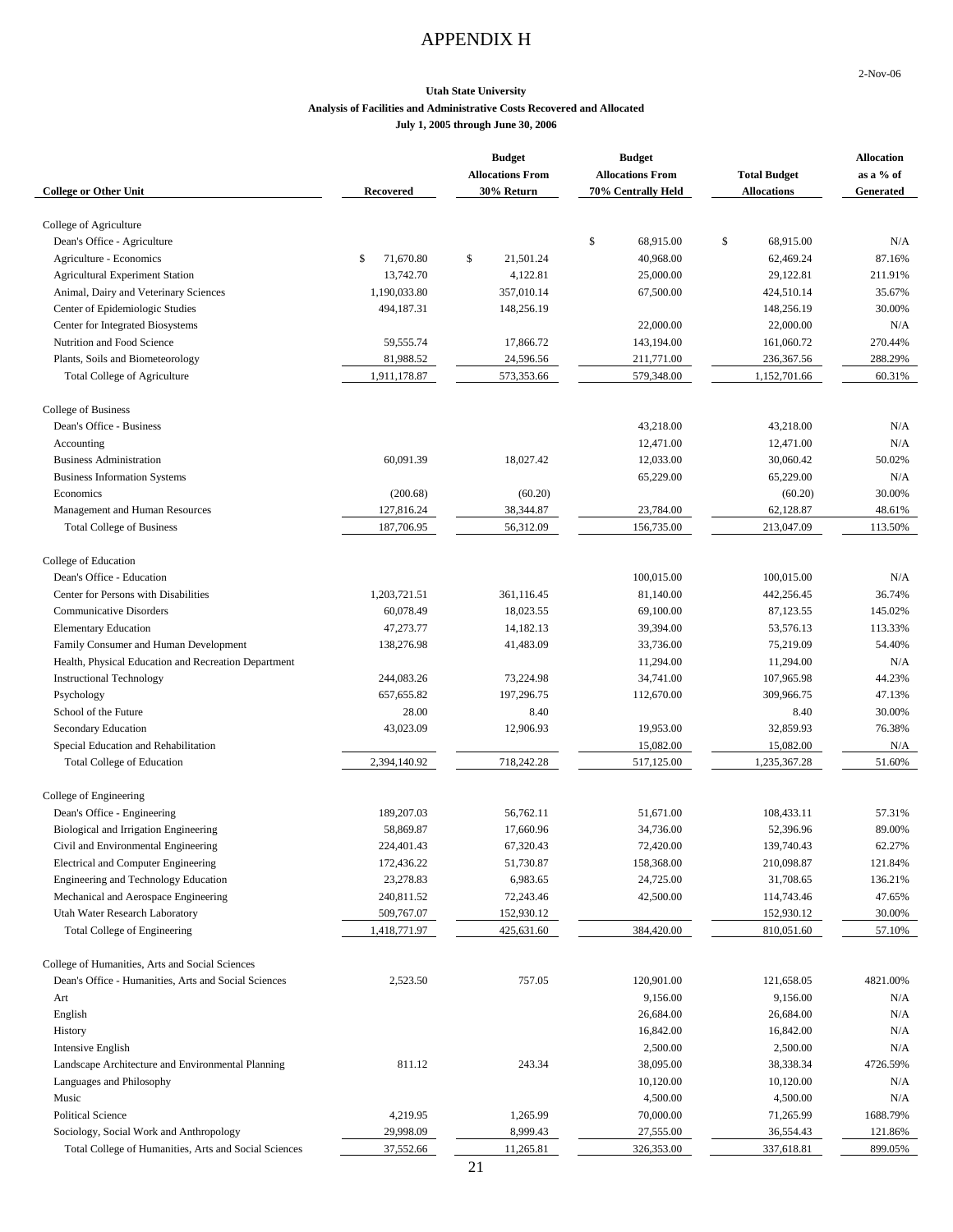#### **Utah State University Analysis of Facilities and Administrative Costs Generated and Allocated July 1, 2005 through June 30, 2006**

| College of Natural Resources                           |               |                  |                 |                 |          |
|--------------------------------------------------------|---------------|------------------|-----------------|-----------------|----------|
| Dean's Office - Natural Resources                      |               |                  | \$<br>37,518.00 | \$<br>37,518.00 | N/A      |
| Aquatic, Watershed and Earth Resources                 | \$360,852.26  | \$<br>108,255.68 | 300,493.00      | 408,748.68      | 113.27%  |
| <b>Ecology Center</b>                                  | 27,891.55     | 8,367.47         |                 | 8,367.47        | 30.00%   |
| <b>Environment</b> and Society                         | 88,722.89     | 26,616.87        | 53,482.00       | 80,098.87       | 90.28%   |
| Forest, Range and Wildlife Sciences                    | 784,989.96    | 235,496.99       | 97,381.00       | 332,877.99      | 42.41%   |
| <b>Total College of Natural Resources</b>              | 1,262,456.66  | 378,737.01       | 488,874.00      | 867,611.01      | 68.72%   |
| College of Science                                     |               |                  |                 |                 |          |
| Dean's Office - Science                                |               |                  | 63,508.00       | 63,508.00       | N/A      |
| Biology                                                | 408,622.94    | 122,586.88       | 103,711.00      | 226,297.88      | 55.38%   |
| Center for Atmospheric and Space Sciences              | 522,732.81    | 156,819.84       |                 | 156,819.84      | 30.00%   |
| Chemistry and Biochemistry                             | 324,397.91    | 97,319.37        | 77,888.00       | 175,207.37      | 54.01%   |
| Computer Science                                       | 139,508.69    | 41,852.61        | 66,540.00       | 108,392.61      | 77.70%   |
| Geology                                                | 115,254.50    | 34,576.35        | 21,515.00       | 56,091.35       | 48.67%   |
| Mathematics and Statistics                             | 107,816.18    | 32,344.85        | 11,960.00       | 44,304.85       | 41.09%   |
| Physics                                                | 159,799.66    | 47,939.90        | 49,809.00       | 97,748.90       | 61.17%   |
| <b>Total College of Science</b>                        | 1,778,132.69  | 533,439.80       | 394,931.00      | 928,370.80      | 52.21%   |
| Vice President - University Extension                  |               |                  |                 |                 |          |
| Cooperative Extension                                  | 19,209.02     | 5,762.71         | 69,873.00       | 75,635.71       | 393.75%  |
| Continuing Education                                   | 18,028.32     | 5,408.50         |                 | 5,408.50        | 30.00%   |
| <b>Extension Agriculture and Natural Resources</b>     | 2,048.76      | 614.63           |                 | 614.63          | 30.00%   |
| <b>Extension Family Life</b>                           | 62.89         | 18.87            |                 | 18.87           | 30.00%   |
| <b>Extension Field Staff</b>                           | 30,736.75     | 9,221.02         |                 | 9,221.02        | 30.00%   |
| <b>Extension Youth Programs</b>                        | 4,559.09      | 1,367.73         |                 | 1,367.73        | 30.00%   |
| <b>Extension Community Development</b>                 | 122.34        | 36.70            |                 | 36.70           | 30.00%   |
| Uintah Basin Center                                    | (63.27)       | (18.98)          |                 | (18.98)         | 30.00%   |
| Total Vice President - University Extension            | 74,703.90     | 22,411.18        | 69,873.00       | 92,284.18       | 123.53%  |
| <b>International Programs</b>                          | $\sim$        | $\sim$           | 40,000.00       | 40,000.00       | N/A      |
|                                                        |               |                  |                 |                 |          |
| Vice President - Student Administration and Services   |               |                  |                 |                 |          |
| Student Involvement and Leadership Center              | 29,124.15     | 8,737.25         |                 | 8,737.25        | 30.00%   |
| <b>Student Service Administration</b>                  | 22,507.61     | 6,752.28         |                 | 6,752.28        | 30.00%   |
| <b>Student Wellness Center</b>                         | 14,863.51     | 4,459.05         |                 | 4,459.05        | 30.00%   |
| Undergraduate Scholarships and Recruitment             |               |                  | 100,000.00      | 100,000.00      | N/A      |
| Total Vice President - Student Administration          |               |                  |                 |                 |          |
| and Services                                           | 37,371.12     | 11,211.33        | 100,000.00      | 111,211.33      | 297.59%  |
| Vice President - Information Technology                |               |                  |                 |                 |          |
| <b>FACT</b> Center                                     | 4,435.21      | 1,330.56         |                 | 1,330.56        | 30.00%   |
| <b>Information Technology</b>                          | 915.26        | 274.58           |                 | 274.58          | 30.00%   |
| <b>Technical Support</b>                               | 5,733.07      | 1,719.92         |                 | 1,719.92        | 30.00%   |
| Total Vice President - University Extension            | 11,083.54     | 3,325.06         | $\sim$          | 3,325.06        | 30.00%   |
| Utah State University Research Foundation              |               |                  |                 |                 |          |
| Space Dynamics Laboratory                              | 12,145,867.00 | 12, 145, 867.00  | 116,271.00      | 12,262,138.00   | 100.96%  |
| <b>Total Utah State University Research Foundation</b> | 12,145,867.00 | 12,145,867.00    | 116,271.00      | 12,262,138.00   | 100.96%  |
| School of Graduate Studies                             | 4,177.76      | 1,253.33         | 272,000.00      | 273, 253. 33    | 6540.67% |
| <b>Total School of Graduate Studies</b>                | 4,177.76      | 1,253.33         | 272,000.00      | 273,253.33      | 6540.67% |
|                                                        |               |                  |                 |                 |          |
| <b>Total Colleges and Non-Academic Units</b>           | 21,263,144.04 | 14,881,050.15    | 3,445,930.00    | 18,326,980.15   | 86.19%   |